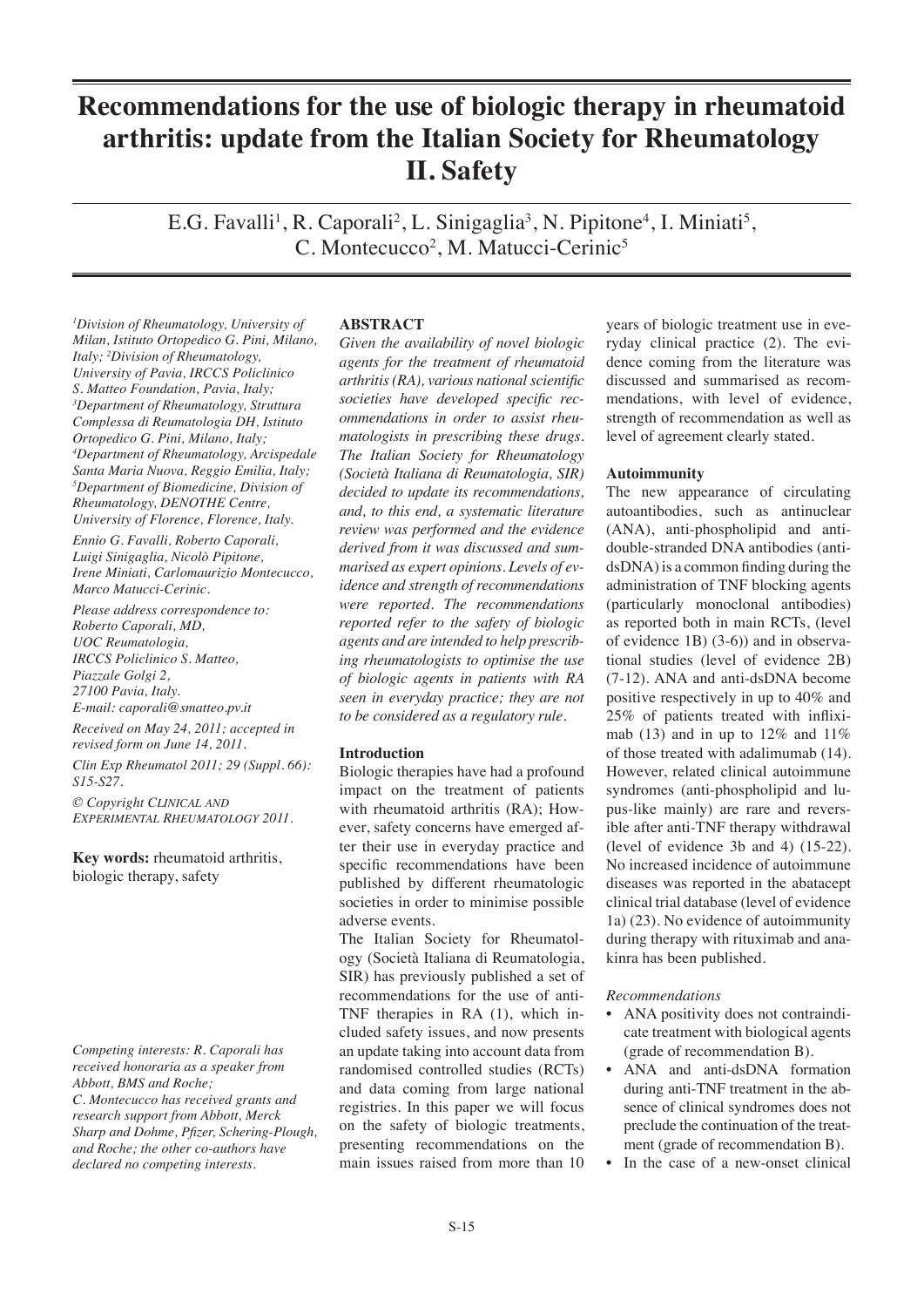autoimmune syndrome during anti-TNF treatment, withdrawal of biological agent is recommended (grade of recommendation C).

# **Injection site/infusion reactions**

Injection site reactions (ISRs, consisting of localised erythema, itching, pain or swelling) with subcutaneous TNF blockers in RCTs have been reported to be more common in treated patients (up to 26% of patients with adalimumab and 21% with etanercept) than with placebo, and were generally mild to moderate and only in rare cases resulted in drug discontinuation (level of evidence 1b) (5, 14, 24).

Acute reactions (within 24 hours) with intravenous infliximab are reported with an incidence between 4% and 21% of patients and were generally mild to moderate, even if serious reactions (such as anaphylactoid manifestations) have been reported in rare cases (level of evidence 1b) (13, 25). Occasionally, delayed forms of reaction may occur as a serum sickness-like illness (level of evidence 4) (26). The presence of human anti-chimeric antibodies (HACA) against infliximab may increase the incidence of infusion reactions (level of evidence 3a) (27). Low-dose daily corticosteroids were reported to be associated with a significantly lower risk for a treatment-limiting infusion reaction (level of evidence 2b) (28), whereas intravenous corticosteroids pretreatment may reduce HACA formation (level of evidence 2b) (29), but do not decrease the incidence and severity of infusion reactions (level of evidence 1b) (30). Moreover, shortened infliximab infusion time does not seem to compromise safety if initial infusions are well tolerated (level of evidence 2b) (31). Infliximab infusion reactions may be treated by slowing the infusion rate or by the administration of corticosteroids and/or antihistamines (level of evidence 2b)  $(32)$ 

Rituximab acute infusion reactions (generally mild to moderate) are common and more frequent after the first infusion of each course (up to 38%, level of evidence 1b) (33, 34). Rarely, delayed serum sickness-like reactions may occur (level of evidence 4) (35). Infusion reactions can be reduced and managed by premedication with an antihistamine, acetaminophen, and corticosteroids, or by slowing the rate of infusion (level of evidence 1a) (36).

Acute infusion reactions with abatacept are uncommon (less than 10% of patients) and mostly mild to moderate in intensity (level of evidence 1b) (37- 39). Considering RCTs pooled safety data, less than 1% of patients experienced severe hypersensitivity reactions, including two cases of anaphylaxis or anaphylactoid reactions (level of evidence 1a) (40).

In main RCTs with anakinra, ISRs are the most commonly reported adverse event, occurring in up to 70% of patients (level of evidence 1b) (41, 42). Most ISRs are of mild or moderate severity and are transient in nature, but represent the most common event leading to anakinra withdrawal in clinical practice (level of evidence 2b) (40).

#### *Recommendations*

- When a severe infusion reaction occurs with any iv biological agent, infusion must be stopped and treatment with corticosteroids and/or antihistamines should be considered (grade of recommendation B).
- Mild to moderate infusion reactions with any iv biological agent may be treated by slowing infusion rate or by the administration of corticosteroids and/or antihistamines (grade of recommendation B).
- When a severe/moderate infusion reaction is experienced with any iv biological drug, switch to another agent is recommended (grade of recommendation D).
- Premedication with antihistamines, acetaminophen (paracetamol), and corticosteroids is mandatory before rituximab infusions, whilst it seems ineffective in reducing reaction frequency and severity in infliximab treated patients (grade of recommendation A).

## **Infections**

#### *Tuberculosis*

TNF- $\alpha$  is a key cytokine in protecting host defence against Mycobacterium tuberculosis and, together with TNF-dependent chemokines, plays an important role in the development and maintenance of the granuloma (level of evidence 1b) (44, 45). Thus, TNF inhibition can increase the susceptibility to mycobacteria and particularly can promote the reactivation of latent tuberculosis infection (LTBI) in previously exposed patients (46).

Several spontaneous case presentations and observational studies (mainly based on national registries) have reported an increase in active tuberculosis infections (ATBI) associated with the use of TNF antagonists (level of evidence 4) (47-50). The majority of cases occurred shortly after starting anti-TNF therapy, suggesting a reactivation of LTBI; nevertheless, delayed cases consistent with new infection have occasionally been reported (level of evidence 4) (51). Clinical manifestation of anti-TNF-related ATBI may be often atypical, such as miliary or extrapulmonary presentation (level of evidence 4) (50). Differences among TNF blockers with respect to mechanism of action, pharmacokinetics or biology suggests the possibility of a different risk for granulomatous infections (52). Recent data from observational studies showed a higher risk of ATBI associated with monoclonal antibodies than with etanercept (level of evidence 2b) (53, 54). Nevertheless, in the absence of head-to-head comparisons among anti-TNF agents, an increased susceptibility to ATBI has to be intended as a class effect to date.

A recently published survey highlighted the increasing incidence of nontuberculous mycobacterial infections (up to 50% Mycobacterium Avium) in TNF blocker treated patients (level of evidence 4) (55).

To address concerns about increased susceptibility to ATBI or reactivation of LTBI, screening for tuberculosis must be performed before beginning therapy with anti-TNF agents. In accordance to local guidelines, screening for LTBI should include: a tuberculin skin test (TST, with positive result >5 mm), a chest radiograph (showing evidence of past tuberculosis), and history of prior exposure to ATB or prior partially treated ATB (56, 57).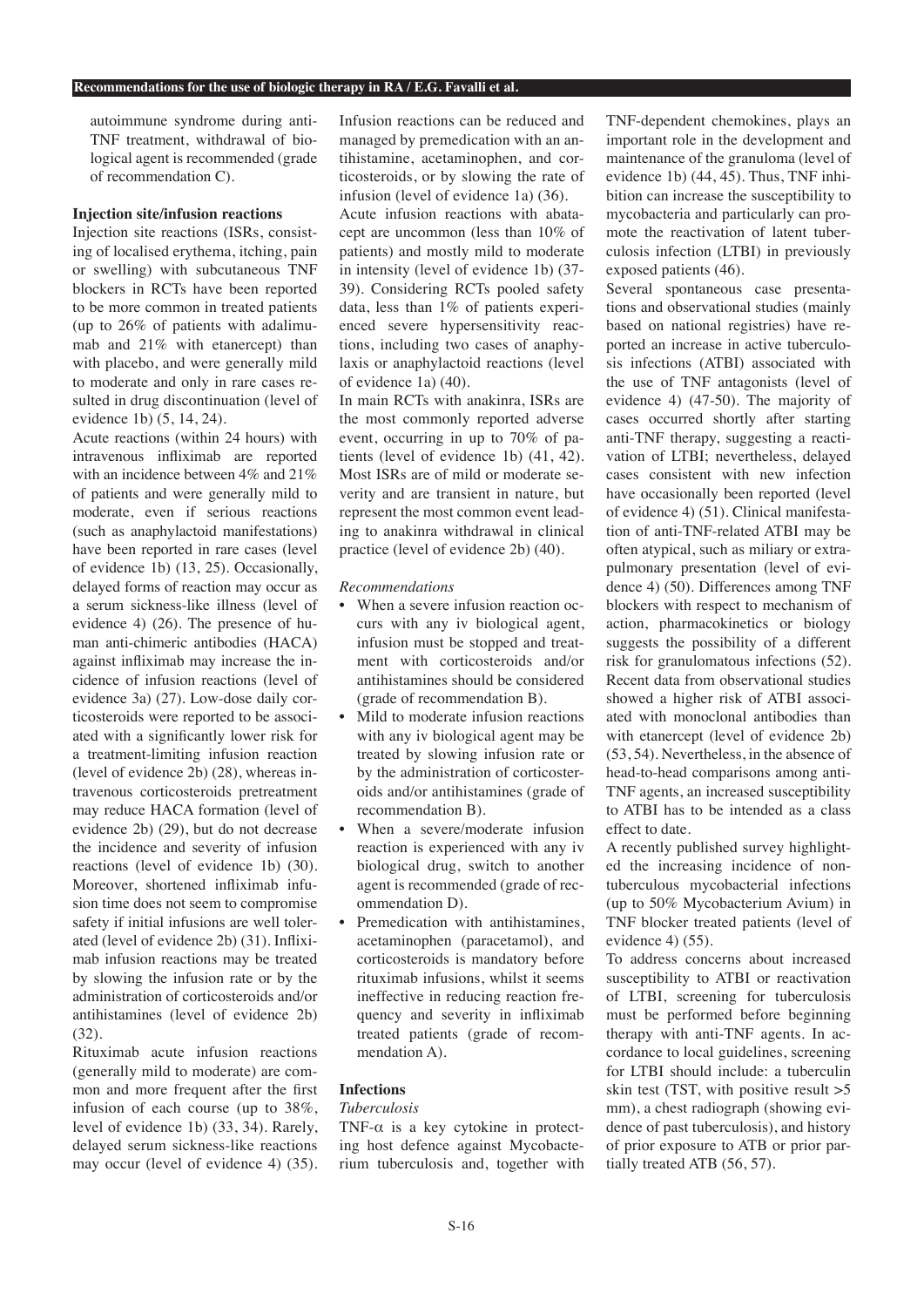Because antigens within PPD are also found in other mycobacteria, the TST suffers from poor specificity in bacille Calmette-Guérin (BCG)-vaccinated persons (58). Moreover, the sensitivity of the TST used to diagnose LTBI may be reduced in patients on immunosuppressive therapy with a high rate of false-negative results (59). Since the early 2000s, in vitro blood tests measuring production of interferon (IFN)-γ by T cells exposed to antigens highly specific for Mycobacterium tuberculosis have been developed (60, 61). Extensive published literature suggests that T-cell INF-γ release assays (IGRAs) are a more specific and probably a more sensitive test for diagnosis of M. tuberculosis infection than the TST in immunocompetent persons (62), but available data in population affected by immune-mediated inflammatory diseases treated with conventional immunosuppressants are limited (level of evidence 2b) (63-65). Thus, IGRAs may be a promising tool for screening patients candidate to TNF blockade, but more data are required to validate their specific role in this setting.

Observational studies indicate that pretreatment with antitubercular drugs in LTBI patients candidate to anti-TNF therapy may significantly reduce, even if not abolish, the risk of reactivation (level of evidence 2b) (56, 66). To date, no prospective controlled trial evaluating the optimal duration of prophylactic treatment and the optimal time frame between its beginning and starting of anti-TNF therapy has been published. Observational data suggest to start anti-tubercular drugs at least one month before starting biologic treatment (level of evidence 2b) (67) and to stop it after a period consistent with local guidelines.

Apart from data collected from a small series of patients (level of evidence 4) (68), no definitive data exist on the utility of repeating TST in previously negative patients during anti-TNF treatment. A history of TB after successful completion of a full course of anti-tuberculous treatment does not contraindicate the start (or re-start) of anti-TNF treatment (level of evidence 2b (69)).

No data have been published on a significantly increased risk of tubercular complication during treatment with rituximab, abatacept, and anakinra.

## *Recommendations*

- LTBI screening (TST, chest x-ray and exposure history) is mandatory before starting a treatment with anti-TNF agents (grade of recommendation B).
- Until the real risk is well known, it is appropriate to screen for TB also patients considered for other biologic agents (rituximab and abatacept) according to local guidelines (grade of recommendation D).
- In selected patients (low-grade TST positivity and previous BCG vaccination) IGRAs may be useful to complete the screening program (grade of recommendation C).
- RA patients with a positive screening for LTBI must be treated with antitubercular drugs (*e.g*. isoniazid 300 mg/day for 9 months) for one month before starting biological treatment (grade of recommendation B).
- Re-screening should be considered only in areas of high TB prevalence (grade of recommendation C).

## *Other opportunistic infections*

Data from RCTs with all biologic agents do not indicate an increased rate of opportunistic infections in treated patients as compared with control population (level of evidence 1b) (5, 14, 24, 33, 38, 41, 70, 71)). On the other hand, isolated cases of opportunistic infections have been reported in patients treated with anti-TNF with particular reference to macrophage/granuloma dependent infections such as listeriosis (72), coccidioidomycosis (73), and hystoplasmosis (74, 75).

# *Recommendation*

• Based on isolated reports, particular vigilance is needed for the possible development of opportunistic infections in RA patients treated with biological agents (grade of recommendation D).

## *Bacterial infections*

Compared with the general population, patients with RA have an increased risk of infection, which is nearly twice as high as that observed in matched nonRA controls (level of evidence 2b) (76, 77)).

In the main RCTs, the rates of infections in patients treated with anti-TNF have been similar to those reported in the placebo group (level of evidence 1b) (4-6, 13, 14, 24, 78, 79).

When considering serious infections separately, with the exception of etanercept RCTs (level of evidence 1b) (6, 24, 78, 80, 81), a trend toward an increased frequency compared to classical DMARDs has been noted regarding monoclonal anti-TNF antibodies (level of evidence 1b) (14, 70, 79), with a significant increase reported only in two studies with high (10 mg/kg) and low (3 mg/kg) dose infliximab (level of evidence 1b) (13, 82) and in one study with adalimumab (level of evidence 1b) (5). These findings are consistent with the results of a meta-analysis published in 2006, that included all RCTs performed with infliximab and adalimumab (level of evidence 1a) (83).

Post-marketing observational studies based on national registries produced conflicting results. Data from the German registry indicate that general and serious infections in patients treated with all TNF blockers are significantly increased as compared to DMARDs treated control group (level of evidence 2b) (84), whereas data from other large registries (level of evidence 2b) (85, 86) report a rate of infections similar to DMARDs treated RA population. The most common sites of infection were the respiratory tract (including pneumonia), skin and soft tissue, and the urinary tract.

RCTs data show a numerically but rarely significantly increased incidence of serious and non-serious bacterial infections associated with the use of abatacept (level of evidence 1b) (39, 87, 88), rituximab (level of evidence 1b) (33, 34), and anakinra (level of evidence 1b) (41, 42). Long-term data from registries and observational studies are needed to more clearly define the risk of serious infections when using biological agents other than anti-TNF.

## *Recommendation*

• Patients on biological therapy should be carefully monitored for infectious complications. When a bacterial in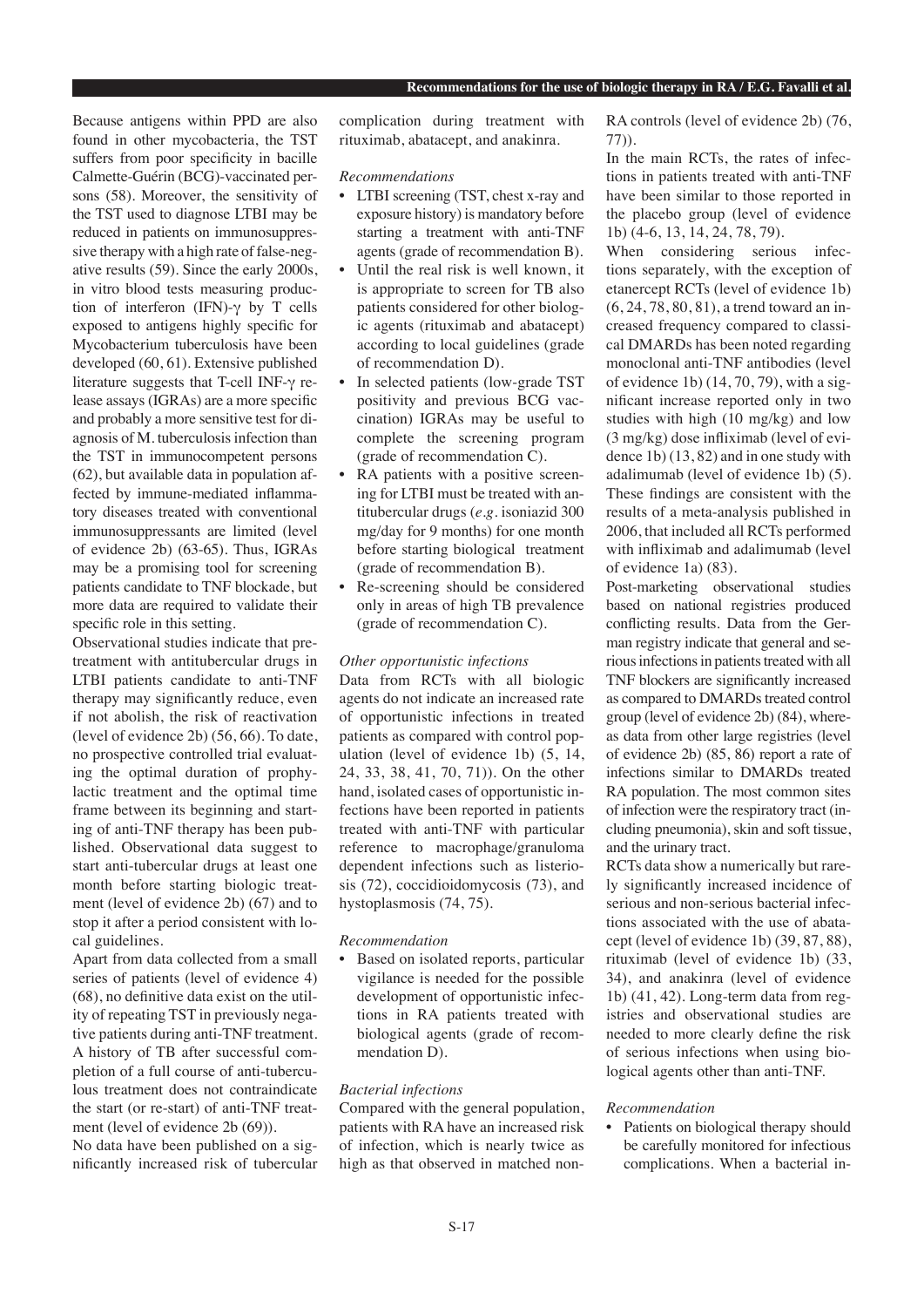fection is suspected, based on clinical judgement the biological agent should be stopped and the patient must be treated properly according to infection localisation and etiologic agent (grade of recommendation A).

## *Viral infections*

The safety of TNF blockers in patients with human herpes virus (HHV) infections is a controversial issue. One study showed no infliximab-related reactivations of latent lymphotropic herpes viruses (cytomegalovirus, Epstein-Barr virus, or HHV-6) during 6 weeks of therapy (level of evidence 4) (89), whereas isolated case reports (level of evidence 4) have been published describing patients who developed HHV-8-related Kaposi's sarcoma (90), disseminated primary varicella infection (91), atypical varicella exanthema (92), and cytomegalovirus retinitis (93) during infliximab treatment. A recent observational study reported a significantly increased risk of varicella zoster virus (VZV) infections in RA patients treated with anti-TNF agents especially with monoclonal antibodies (level of evidence 2b) (94). The safety of TNF- $\alpha$ blockade in the presence of HIV infection is unknown at present. One case report indicated that TNF inhibitors may be associated with frequent polymicrobial infections, whereas several other reports suggest that these agents can be used safely and effectively in patients with HIV (level of evidence 4) (95-97).

## *Recommendations*

- While HHV infections with EBV and CMV seem not to be associated with a particular risk during treatment with TNF- $\alpha$  antagonists, caution is required in adults suffering from VZV infection (grade of recommendations B).
- When VZV infection is suspected during biological treatment, therapy should be stopped and a specific antiviral treatment must be promptly started (grade of recommendation B).
- Screening for HIV before starting biological treatment should be performed only in patients with historical evidence of risk factors (grade of recommendation D).

## **Viral hepatitis**

HBV-positive patients treated with TNF-α blocking agents have experienced raised liver function tests, increase of viral load and in some cases fatal hepatic failure (level of evidence 4) (98-102). No reactivation was reported in several observational studies during TNF- $\alpha$  inhibiting therapy in occult HBV carriers (HBc Ab positive - HBs Ag negative patients) (level of evidence 2b) (103). In HCV-infected RA patients, several short-term observational studies have shown no worsening or reactivation of viral disease associated with anti-TNF therapy (level of evidence 3b and 4) (102, 104-106). Moreover, in one reported controlled trial, the use of etanercept in association with standard anti-HCV therapy showed a significant improvement in viral load, liver enzymes, and symptoms (level of evidence 1b) (107). Hepatitis C and fatal hepatitis B reactivation have been reported in patients with non Hodgkin lymphoma (NHL) or other haematological diseases treated with rituximab (level of evidence 4) (108-112). On the other hand, there are several reports on the efficacy of rituximab in the treatment of HCV-related mixed cryoglobulinemia (level of evidence 3a and 4 (113-115)) and recent data have confirmed the safety of this treatment even in patients with concomitant severe liver disease (116). Prophylactic antiviral therapy with lamivudine seems to be useful to prevent hepatitis B reactivation in some patients treated with TNF blocking agents (level of evidence 4) (117-119) and in some descriptive studies in NHL patients treated with rituximab (level of evidence 4) (120, 121).

To date, there are no data about HCV/ HBV infections in patients treated with abatacept or anakinra.

## *Recommendations*

- Hepatitis B and C screening tests must be performed before starting biologic treatments (grade of recommendation C).
- The use of anti-TNF- $\alpha$  drugs in active or non-active HCV infected patients seems to be safe and the prophylactic use of antiretroviral

agents is not mandatory. Since the long-term safety of TNF blocking agents and rituximab in this condition is unknown, careful monitoring of liver function tests and viral load is recommended (grade of recommendation D).

• TNF- $\alpha$  blocking agents and rituximab are contraindicated in HBV active carriers and should be used carefully in HBV inactive carriers in association with concomitant prophylactic antiviral therapy with lamivudine (grade of recommendation C).

## **Vaccinations**

The ability of patients with RA to respond effectively to vaccination remains uncertain and it has been suggested that treatment with biologics may interfere with the effectiveness of vaccination in these patients.

The antibody response to pneumococcal (122-126), influenza (127-130), and measles-mumps-rubella (MMR) vaccine in patients treated with anti-TNF, especially in combination with methotrexate, is reported to be only modestly impaired, but the proportion of patients that achieves a protective titre is not significantly diminished by the use of TNF blocking therapies (level of evidence 3b and 4) (129, 131). Administration of the influenza vaccine on the day of infusion of infliximab seems to produce a better humoral response than vaccination 3 weeks later andmay be thus preferable (level of evidence 3b) (132).

Rituximab reduces humoral responses following influenza and polysaccharide pneumococcal vaccination, but treatment with rituximab does not preclude administration of the vaccine (level of evidence 3b) (133, 134). Abatacept reduces the effectiveness of the immune response to tetanus or pneumococcal vaccine, but does not significantly inhibit the ability of healthy subjects to develop a clinically significant or positive immune response (level of evidence 2b) (135). There are no data on vaccination during treatment with anakinra.

## *Recommendations*

• Influenza and pneumococcal vaccination, which can be indicated in RA, can also be safely recommended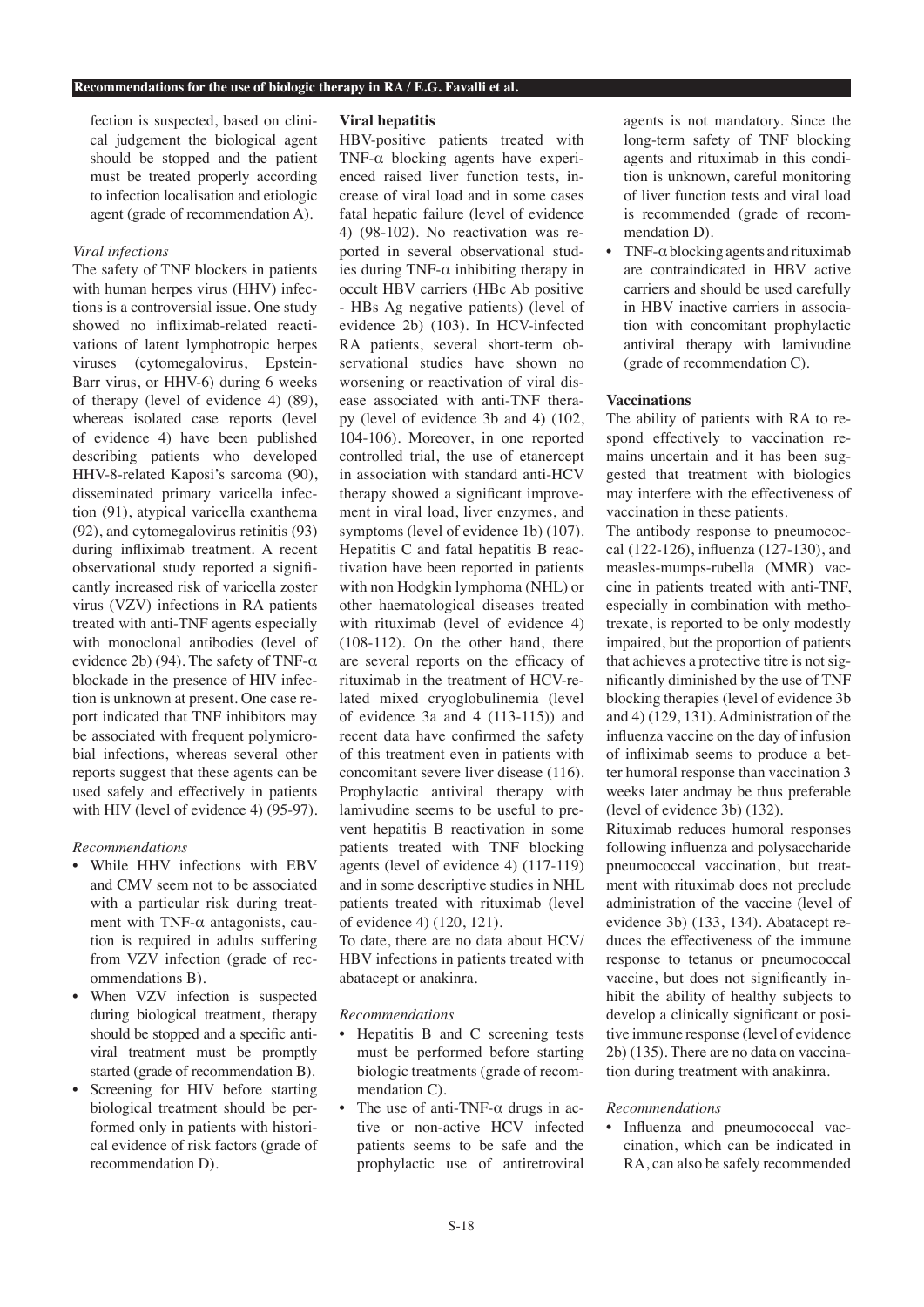for patients treated with anti-TNF, rituximab or abatacept (grade of recommendation B).

In the absence of available data, the use of live attenuated vaccines (*e.g*. BCG, yellow fever, herpes zoster) is not recommended (grade of recommendation D).

## **Lymphomas and solid tumours**

RA is a well-established risk factor for malignancies (especially lymphomas), but the role of biological and conventional DMARDs is still under debate. A meta-analysis of main RCTs showed a three-fold increase of short-term (less than one year) occurrence of any malignancy with anti-TNF monoclonal antibodies (level of evidence 1a) (83), but not with etanercept (level of evidence 1b) (136). However, data from several large observational studies found no increase in the overall risk of any cancer related to anti-TNF therapy (level of evidence 2b and 3b) (137-139).

The risk of lymphoma is increased from two to five-fold in RA patients as compared to control population (140) and this increase appears to be related to disease activity and severity (141). So far, no individual clinical trial has reported an increased risk of developing lymphomas in patients exposed to TNF- $α$ inhibitors, but none has been adequately powered to address this issue (level of evidence 1b) (5, 13, 25, 78, 142, 143). Data from observational studies are inconclusive (level of evidence 2b and 3b) (138, 139), but two large registries stated that  $TNF-\alpha$  inhibitors seem to be not associated with an increased risk of developing lymphomas (level of evidence 2b (144, 145)).

The occurrence of solid malignancies with anti-TNF is not increased in RCTs (level of evidence 1b) and in long-term observational studies (level of evidence 2b) (137-139, 146), with the exception of an increased risk (OR: 1.5) (1.2-1.8) of non melanoma skin cancers (level of evidence 2b) (137, 146).

Data from RCTs showed no evidence that rituximab (level of evidence 1b) (33, 34), abatacept (level of evidence 1a) (40) and anakinra (level of evidence 1b) (41-43) are associated with an increased risk of any malignancy, but data from long-term registries are needed to definitely settle this issue.

## *Recommendations*

- In patients undergoing biological treatment for RA an accurate medical and family history should be taken to assess the risk of developing solid or haematopoietic malignancies (grade of recommendation C).
- Considering the timing of oncologic remission of 5 years, TNF inhibitors should be avoided in patients with a recent history of malignancy (<5 years) (grade of recommendation D).

# **Haematological disorders**

Haematological dyscrasias such as aplastic anaemia, pancytopenia and neutropenia have been described in patients treated with TNF- $\alpha$  antagonists (level of evidence 4) (19, 147-152). These complications are extremely rare, and causality is very difficult, if not impossible, to ascertain.

No data on haematological dyscrasias during abatacept, anakinra, and rituximab treatment have been published.

## *Recommendation*

If a patient develops any haematological dyscrasias while on anti-TNF therapy, the agent must be stopped and the patient should be evaluated for evidence of association with concomitant therapy or other underlying conditions (grade of recommendation C).

# **Cardiovascular manifestations**

Two randomised controlled clinical trials (level of evidence 1b) conducted respectively with etanercept (153) and infliximab (154) in non-RA patients with advanced chronic heart failure (CHF, NYHA classes III and IV) failed to show a decrease in mortality and hospitalisations due to CHF with anti-TNF therapy. Moreover the ATTACH trial showed a trend towards a worse prognosis with high-dose infliximab in these patients (154). No increase in either CHF exacerbation or heart-failure related mortality was found among patients with RA and Crohn's disease receiving TNF blocking agents (level of evidence 2b) (155-157).

Several studies showed a decreased risk of cardiovascular events (transient ischaemic attack, stroke, or myocardial infarction) in patients treated with TNF blockers (level of evidence 2b) (158-160). No data on cardiovascular disorders during abatacept, anakinra, and rituximab treatment have been published.

## *Recommendations*

- RA patients with no history of CHF and a concomitant indication for use of anti-TNF therapy do not need a baseline echocardiogram to screen for heart failure (grade of recommendation B).
- Patients with well-compensated, mild CHF (NYHA classes I and II) and a concomitant indication for use of anti-TNF therapy should have a baseline echocardiogram. Patients with a normal ejection fraction can receive therapy after a fully informed discussion with the patient and with close monitoring for any clinical signs or symptoms of worsening of heart failure. Anti-TNF therapy should be avoided in patients with a decreased ejection fraction (grade of recommendation B).
- In patients with NYHA classes III or IV heart failure, anti-TNF therapy is contraindicated (Grade of Recommendation B), as well as rituximab therapy in patients with NYHA class IV heart failure only (as indicated on product label).
- Patients who develop new-onset heart failure while on anti-TNF or rituximab therapy should have the therapy discontinued and should be evaluated for other causes of heart failure (grade of recommendation B).

# **Liver function tests**

Mild elevations in liver function tests have been reported in one observational study with TNF-blockers in up to 17% of patients, but increases exceeding more than twice the upper normal limit have been reported only in 2.1% out of 6861 patients (level of evidence 2b) (161). Concomitant drugs and associated clinical conditions may confound the interpretation of these data.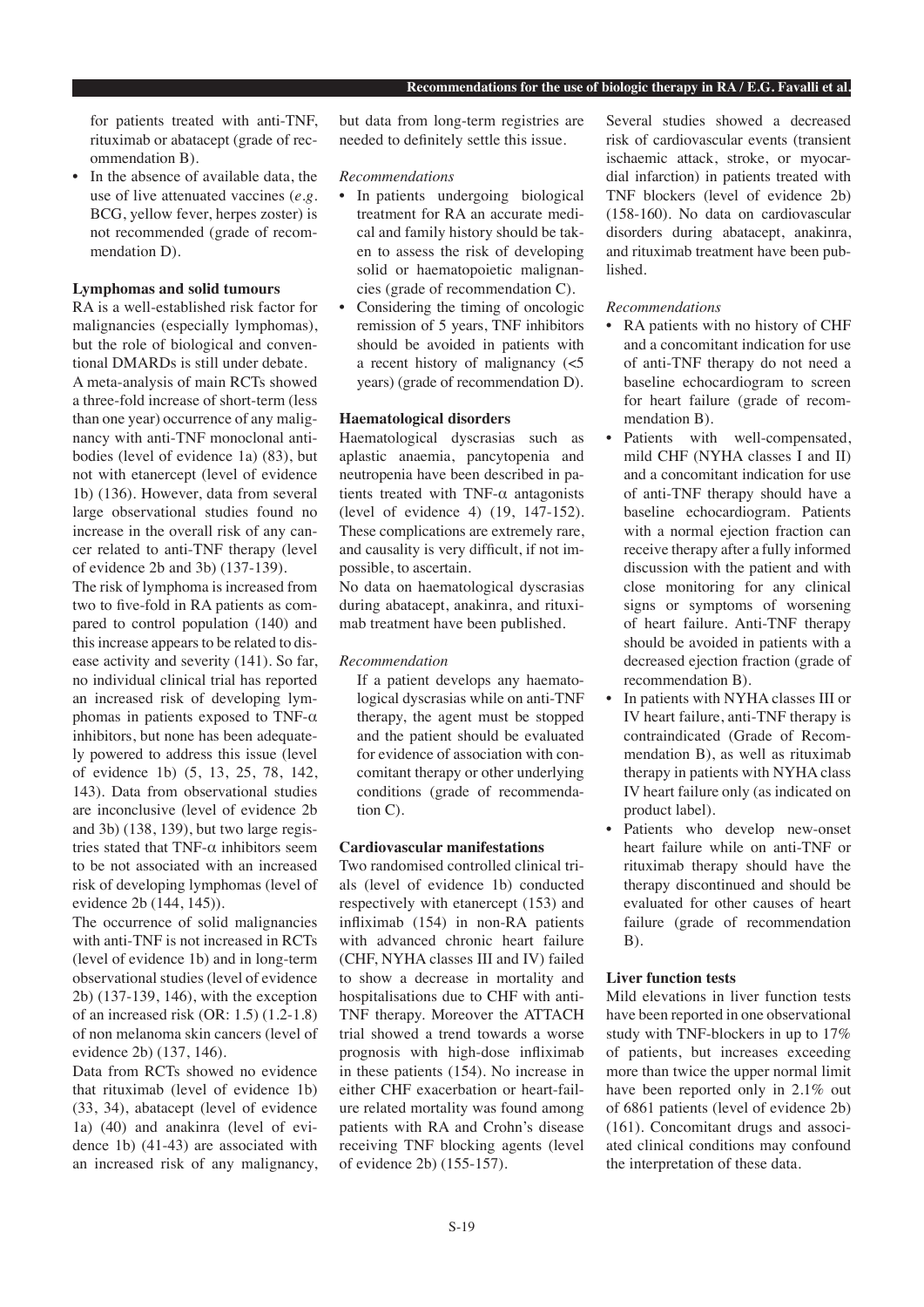No data of hepatic toxicity have been reported in RCTs with Rituximab (33, 34), Abatacept (37-39) and Anakinra (41, 43) (level of evidence 1b).

## *Recommendation*

• Patients on biological treatment should be monitored for hepatic safety according to patient-related risk factors (grade of recommendation D).

## **New onset of psoriasis and other skin disorders**

The incidence of immune-mediated skin lesion is increased in patients treated with anti-TNF agents (level of evidence 3b and 4) (162-164). The most frequent manifestations are exacerbation of pre-existing psoriatic lesions and new-onset psoriasis (vulgaris, pustolosa, and psoriatic palmoplantar pustolosis mainly) (level of evidence 4 (165-174)), with a risk apparently higher in adalimumab treated patients (level of evidence 2b) (175); granuloma annulare, Stevens-Johnson's syndrome, and skin vasculitis have also been reported (level of evidence 4) (163, 176, 177). In the majority of cases the local treatment of psoriatic lesions allowed to continue anti-TNF therapy without recrudescence of skin disease (level of evidence 4) (167, 168, 178, 179), although in more severe cases switching to another anti-TNF agent or withdrawal of the biologic treatment was necessary (level of evidence 4) (166, 180). Few cases of new-onset psoriasis during anakinra (181) and rituximab (182) therapy have also been reported (level of evidence 4). No data on skin toxicity during abatacept treatment have been published yet.

# *Recommendations*

- When new-onset psoriasis occur during anti-TNF treatment, switch or withdrawal of biologic therapy is mandatory after failure of local management of skin lesions (grade of recommendation B).
- The persistence of skin lesions unresponsive to conventional local treatment is an indication to stop biologic therapy and to treat the skin disease with immunosuppressive agents. (grade of recommendation D).

## **Neurologic disorders**

Case histories (level of evidence 4) report the possible association between anti-TNF-alpha treatment and demyelinating CNS lesions (183-187) and various disorders of peripheral nerve such as Guillain-Barré syndrome [188], Miller-Fisher syndrome (188), chronic inflammatory demyelinating polyneuropathy (189, 190), multifocal motor neuropathy with conduction block (191-193), mononeuropathy multiplex (194), and axonal sensorimotor polyneuropathies (195).

In the majority of cases, neurological manifestations improve over a period of months after withdrawal of the TNF-α antagonist, with or without additional immuno-modulating treatment (level of evidence 4) (196). Some casereports have been published on progressive multifocal leucoencephalopathy in SLE, RA and B-cell lymphoma patients treated with rituximab (level of evidence 4) (197, 198). No data on neurologic disorders during treatment with abatacept and anakinra have been published.

## *Recommendations*

- Although anti-TNF related neurologic disorders are rare, anti-TNF therapy must be avoided in patients with a history of demyelinating disease (grade of recommendation D).
- Anti-TNF therapy must be immediately withdrawn when new neurologic signs and symptoms occur (grade of recommendation D).

## **Vasculitis**

Although biological agents have successfully been used in isolated refractory cases of vasculitis, an increasing number of cases of vasculitis induced by biological agents (most of all anti-TNF, rarely rituximab or abatacept) have been described (level of evidence 4) (199-201). The clinical spectrum of vasculitic features was wide, but there was an overwhelming predominance of cutaneous involvement (in particular leukocytoclastic vasculitis) (202), renal involvement (203) and peripheral neuropathy (195). No data on vasculitides complicating anakinra and abatacept treatment have been published.

#### *Recommendation*

• In patients who develop this reaction, it is safer to stop the biologic therapy and treat with a regimen of steroids with or without immunosuppressive agents (grade of recommendation D).

## **Interstitial lung disease**

The development of interstitial lung disease (ILD) in patients with rheumatic and autoimmune diseases treated with biologic therapies has been increasingly reported during last years (204-207); however there are no specific studies on the clinical presentation of this possible adverse event. In the vast majority of cases, ILD has been associated with anti TNF-alpha drugs, and two thirds of the ILD cases were treated with an association of methotrexate and biologic drugs. The incidence of ILD in biologic-treated RA patients varies from different studies and this may be due to a number of variables (ethnicity, underlying disease, type of study, drug availability in different countries, type of drug) (208, 209). However it seems that in RA patients treated with biologic agents the incidence of ILD is higher than in control patients (level of evidence 4). The main clinical features which may alert for a possible ILD are dyspnea, fever, cough. In these cases an exhaustive investigation is mandatory (lung function test, high-resolution pulmonary tomography, exclusion of an infectious disease) (level of evidence 2). Withdrawal of biologic therapy is recommended in these cases (level of evidence 4).

#### *Recommendations*

- When new-onset ILD occurs in patients treated with biologic agents, withdrawal of the drug should be recommended and an exhaustive investigation should be performed to exclude infectious disease (grade of recommendation D).
- In these patients, reinitiation of biologic treatment (especially with the same agent) is not recommended (grade of recommendation D).
- In patients with pre-existing ILD, anti-TNF agents should be avoided (grade of recommendation D).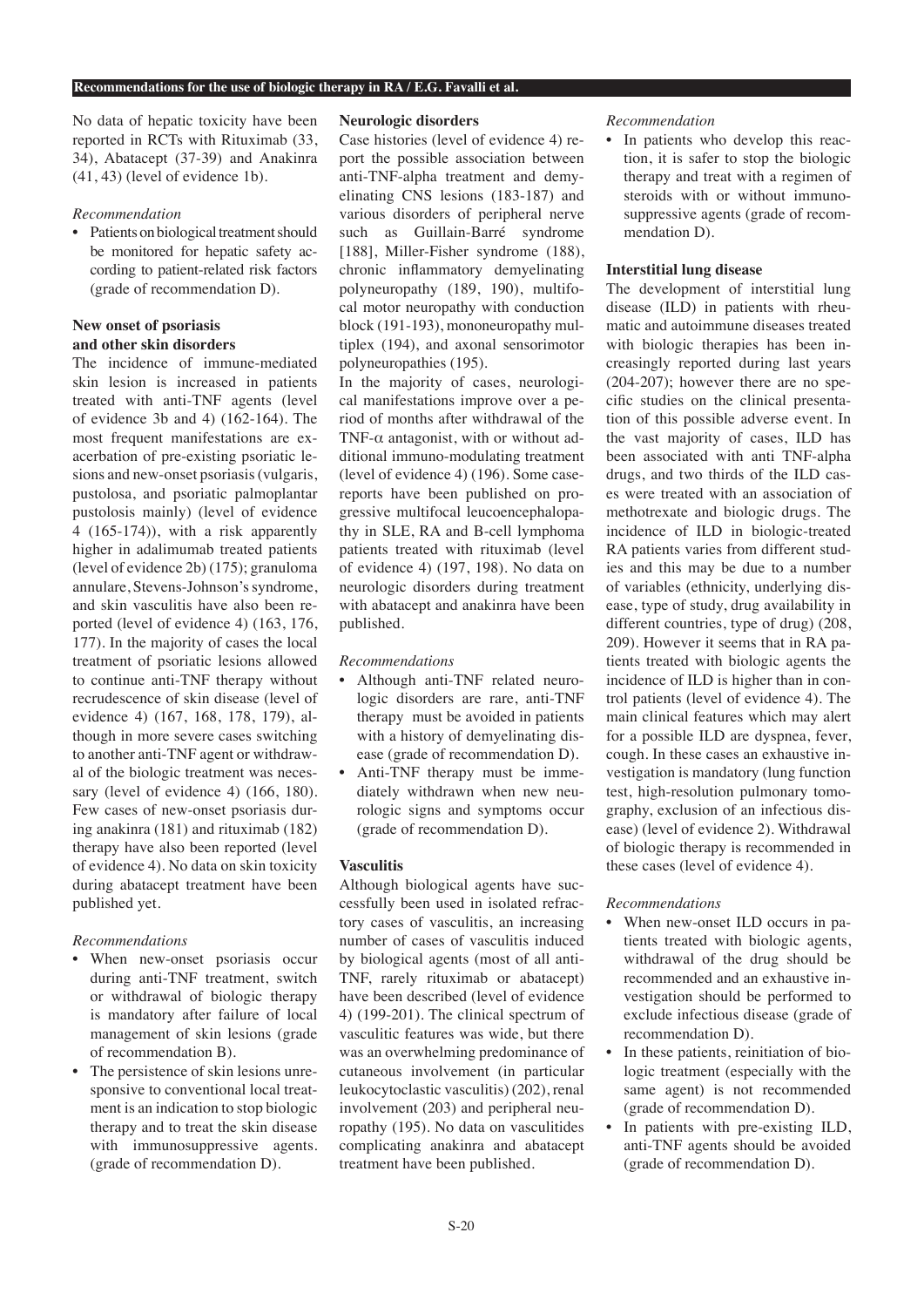#### **Elective surgery**

The occurrence of elective surgical interventions in rheumatic patients is a frequent condition (level of evidence 2b) (210). The real risk of complications in anti-TNF treated patients following surgical procedures remains unclear, but the peri-operative continuation of TNF blockers may cause surgical site infections and impaired wound healing (level of evidence 3b) (211-214). However, in the largest study focused on this item, peri-operative temporary discontinuation of biologic therapy has shown a trend toward a reduction in the risk of post-surgical complications (level of evidence 2b) (215).

No data on the risk of surgical complications in patients receiving abatacept, rituximab, and anakinra have been published.

#### *Recommendation*

• In all patients with RA treated with biologic therapy undergoing elective surgery, the recommendation is to discontinue the treatment for a period of 2–4 times the half-life of the biologic agent according to the type of surgery (grade of recommendation C).

## **Pregnancy**

Uncontrolled observations derived from case reports or registries found no increased foetal loss or miscarriages associated with the use of TNF blocking agents and suggest that conception and early pregnancy are not adversely affected by use of anti-TNF (pregnancy risk category B (216-225)). Uncommon adverse pregnancy outcomes observed with TNF inhibitor therapy appear to approximate those seen in women not receiving such therapy and may include premature birth, miscarriage, low birthweight, hypertension, and preeclampsia (level of evidence 4 (226-228)). A rare combination of congenital abnormalities (partial VATER defect – anal atresia and vertebral, tracheo-oesophageal, renal, cardiac and limb abnormalities) has been reported in association with etanercept therapy, but the causal relationship remains unclear (level of evidence 4 (229, 230)). Experience with rituximab in pregnant

women is too limited to allow any statement on safety in pregnancy, but when administered in the 2<sup>nd</sup> and 3<sup>rd</sup> trimester, B cell depletion can occur in the foetus (level of evidence 4 (231- 233)). No data on exposure to abatacept and anakinra during human pregnancy have been published (pregnancy risk category C).

#### *Recommendations*

- Although it is difficult to prove with certainty, data suggest that women who inadvertently become pregnant while taking anti-TNF agents can be reassured that continuation of pregnancy does not appear to hold any increased risk to either themselves or their baby (grade of recommendation C).
- In the absence of formal studies, the regular use of anti-TNF therapies during pregnancy cannot be advocated and anti-TNF agents should be withdrawn when the patient becomes pregnant (grade of recommendation C).
- Because of the lack of definitive data and according to product label indications abatacept and rituximab should be discontinued 14 and 52 weeks respectively before a planned pregnancy (grade of recommendation D).

#### **References**

- 1. VALESINI G, MONTECUCCO C, CUTOLO M: Recommendations for the use of biologic (TNF-alpha blocking) agents in the treatment of rheumatoid arthritis in Italy. *Clin Exp Rheumatol* 2006; 24: 413-23.
- 2. CAPORALI R, PALLAVICINI FB, FILIPPINI M *et al.*: Treatment of rheumatoid arthritis with anti-TNF-alpha agents: a reappraisal. *Autoimmun Rev* 2009; 8: 274-80.
- 3. CHARLES PJ, SMEENK RJ, DE JONG J, FELD-MANN M, MAINI RN: Assessment of antibodies to double-stranded DNA induced in rheumatoid arthritis patients following treatment with infliximab, a monoclonal antibody to tumor necrosis factor alpha: findings in open-label and randomized placebocontrolled trials. *Arthritis Rheum* 2000; 43: 2383-90.
- 4. MAINI R, ST CLAIR EW, BREEDVELD F *et al.*: Infliximab (chimeric anti-tumour necrosis factor alpha monoclonal antibody) versus placebo in rheumatoid arthritis patients receiving concomitant methotrexate: a randomised phase III trial. ATTRACT Study Group. *Lancet* 1999; 354: 1932-9.
- 5. KEYSTONE EC, KAVANAUGH AF, SHARP JT

*et al.*: Radiographic, clinical, and functional outcomes of treatment with adalimumab (a human anti-tumor necrosis factor monoclonal antibody) in patients with active rheumatoid arthritis receiving concomitant methotrexate therapy: a randomized, placebo-controlled, 52-week trial. *Arthritis Rheum* 2004; 50: 1400-11.

- 6. WEINBLATT ME, KREMER JM, BANKHURST AD et al.: A trial of etanercept, a recombinant tumor necrosis factor receptor: Fc fusion protein, in patients with rheumatoid arthritis receiving methotrexate. *N Engl J Med* 1999; 340: 253-9.
- 7. DE RYCKE L, KRUITHOF E, VAN DAMME N *et al.*: Antinuclear antibodies following infliximab treatment in patients with rheumatoid arthritis or spondylarthropathy. *Arthritis Rheum* 2003; 48: 1015-23.
- 8. FERRARO-PEYRET C, COURY F, TEBIB JG, BIENVENU J, FABIEN N: Infliximab therapy in rheumatoid arthritis and ankylosing spondylitis-induced specific antinuclear and antiphospholipid autoantibodies without autoimmune clinical manifestations: a twoyear prospective study. *Arthritis Res Ther*  $2004 \cdot 6 \cdot R535 - 43$
- 9. JONSDOTTIR T, FORSLID J, HARJU A *et al.*: Treatment with tumour necrosis factor alpha antagonists in patients with rheumatoid arthritis induces anticardiolipin antibodies. *Ann Rheum Dis* 2004; 63: 1075-8.
- 10. ATZENI F, DORIA A, GHIRARDELLO A *et al.*: Organ-specific autoantibodies in patients with rheumatoid arthritis treated with adalimumab: a prospective long-term follow-up. *Autoimmunity* 2008; 41: 87-91.
- 11. GONNET-GRACIA C, BARNETCHE T, RICHEZ C *et al.*: Anti-nuclear antibodies, anti-DNA and C4 complement evolution in rheumatoid arthritis and ankylosing spondylitis treated with TNF-alpha blockers. *Clin Exp Rheumatol* 2008; 26: 401-
- 12. BOBBIO-PALLAVICINI F, ALPINI C, CAPO-RALI R, AVALLE S, BUGATTI S, MONTE-CUCCO C: Autoantibody profile in rheumatoid arthritis during long-term infliximab treatment. *Arthritis Res Ther* 2004; 6: R264- 72.
- 13. ST CLAIR EW, VAN DER HEIJDE D, SMOLEN JS *et al.*: Combination of infliximab and methotrexate therapy for early rheumatoid arthritis: a randomized, controlled trial. *Arthritis Rheum* 2004; 50: 3432-43.
- 14. WEINBLATT ME, KEYSTONE EC, FURST DE *et al.*: Adalimumab, a fully human antitumor necrosis factor alpha monoclonal antibody, for the treatment of rheumatoid arthritis in patients taking concomitant methotrexate: the ARMADA trial. *Arthritis Rheum* 2003; 48: 35-45.
- 15. FAVALLI EG, SINIGAGLIA L, VARENNA M, ARNOLDI C: Drug-induced lupus following treatment with infliximab in rheumatoid arthritis. *Lupus* 2002; 11: 753-5.
- 16. SHAKOOR N, MICHALSKA M, HARRIS CA, BLOCK JA: Drug-induced systemic lupus erythematosus associated with etanercept therapy. *Lancet* 2002; 359: 579-80.
- 17. DE BANDT M, SIBILIA J, LE LOËT X *et al.*: Systemic lupus erythematosus induced by anti-tumour necrosis factor alpha therapy: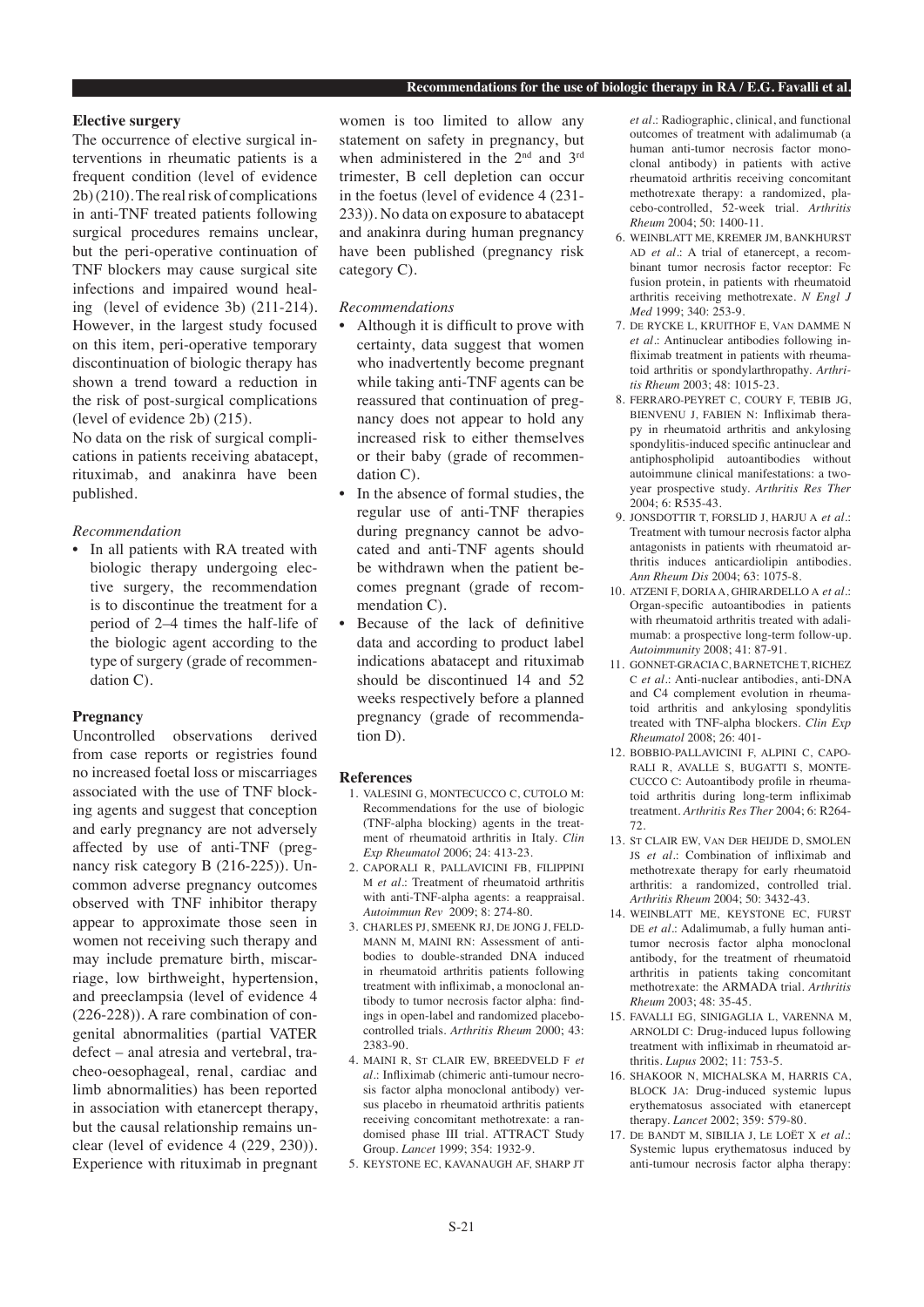a French national survey. *Arthritis Res Ther* 2005; 7: R545-51.

- 18. RAMOS-CASALS M, BRITO-ZERÓN P, MUÑOZ S *et al.*: Autoimmune diseases induced by TNF-targeted therapies: analysis of 233 cases. *Medicine* (Baltimore) 2007; 86: 242-51.
- 19. FAVALLI EG, VARENNA M, SINIGAGLIA L: Drug-induced agranulocytosis during treatment with infliximab in enteropathic spondyloarthropathy. *Clin Exp Rheumatol* 2005; 23: 247-50.
- 20. COSTA MF, SAID NR, ZIMMERMANN B: Drug-induced lupus due to anti-tumor necrosis factor alpha agents. *Semin Arthritis Rheum* 2008; 37: 381-7.
- 21. BACQUET-DESCHRYVER H, JOUEN F, QUIL-LARD M *et al.*: Impact of three anti-TNFalpha biologics on existing and emergent autoimmunity in rheumatoid arthritis and spondylarthropathy patients. *J Clin Immunol* 2008; 28: 445-55.
- 22. ABUNASSER J, FOROUHAR FA, METERSKY ML: Etanercept-induced lupus erythematosus presenting as a unilateral pleural effusion. *Chest* 2008; 134: 850-3.
- 23. BUCHLER M, VITAL EM, EMERY P: Abatacept in the treatment of rheumatoid arthritis. *Arthritis Res Ther* 2008; 10 (Suppl. 1): S5.
- 24. KLARESKOG L, VAN DER HEIJDE D, DE JAG-ER JP *et al.*: Therapeutic effect of the combination of etanercept and methotrexate compared with each treatment alone in patients with rheumatoid arthritis: double-blind randomised controlled trial. *Lancet* 2004; 363: 675-81.
- 25. MAINI RN, BREEDVELD FC, KALDEN JR *et al.*: Sustained improvement over two years in physical function, structural damage, and signs and symptoms among patients with rheumatoid arthritis treated with infliximab and methotrexate. *Arthritis Rheum* 2004; 50: 1051-65.
- 26. GAMARRA RM, MCGRAW SD, DRELICH-MAN VS, MAAS LC: Serum sickness-like reactions in patients receiving intravenous infliximab. *J Emerg Med* 2006; 30: 41-4.
- 27. SANDBORN WJ: Optimizing anti-tumor necrosis factor strategies in inflammatory bowel disease. *Curr Gastroenterol Rep* 2003; 5: 501-5.
- 28. AUGUSTSSON J, EKSBORG S, ERNESTAM S, GULLSTRÖM E, VAN VOLLENHOVEN R: Low-dose glucocorticoid therapy decreases risk for treatment-limiting infusion reaction to infliximab in patients with rheumatoid arthritis. *Ann Rheum Dis* 2007; 66: 1462-6.
- 29. FARRELL RJ, ALSAHLI M, JEEN Y-T *et al.*: Intravenous hydrocortisone premedication reduces antibodies to infliximab in Crohn's disease: a randomized controlled trial. *Gastroenterology* 2003; 124: 917-24.
- 30. SANY J, KAISER MJ, JORGENSEN C, TRAPE G: Study of the tolerance of infliximab infusions with or without betamethasone premedication in patients with active rheumatoid arthritis. *Ann Rheum Dis* 2005; 64: 1647-9.
- 31. BUCHLER M, BRYER DJ, LINDSAY S *et al.*: Shortening infusion times for infliximab administration. *Rheumatology* 2006; 45: 485- 6.
- 32. LEQUERRÉ T, VITTECOQ O, KLEMMER N *et al.*: Management of infusion reactions to infliximab in patients with rheumatoid arthritis or spondyloarthritis: experience from an immunotherapy unit of rheumatology. *J Rheumatol* 2006; 33: 1307-14.
- 33. EMERY P, FLEISCHMANN R, FILIPOWICZ-SOSNOWSKA A *et al.*: The efficacy and safety of rituximab in patients with active rheumatoid arthritis despite methotrexate treatment: results of a phase IIB randomized, doubleblind, placebo-controlled, dose-ranging trial. *Arthritis Rheum* 2006; 54: 1390-400.
- 34. COHEN SB, EMERY P, GREENWALD MW *et al.*: Rituximab for rheumatoid arthritis refractory to anti-tumor necrosis factor therapy: Results of a multicenter, randomized, double-blind, placebo-controlled, phase III trial evaluating primary efficacy and safety at twenty-four weeks. *Arthritis Rheum* 2006; 54: 2793-806.
- 35. TODD DJ, HELFGOTT SM: Serum sickness following treatment with rituximab. *J Rheumatol* 2007; 34: 430-3.
- 36. FLEISCHMANN RM: Safety of biologic therapy in rheumatoid arthritis and other autoimmune diseases: focus on rituximab. *Semin Arthritis Rheum* 2009; 38: 265-80.
- 37. KREMER JM, GENANT HK, MORELAND LW *et al.*: Effects of abatacept in patients with methotrexate-resistant active rheumatoid arthritis: a randomized trial. *Ann Intern Med* 2006; 144: 865-76.
- 38. GENOVESE MC, BECKER J-C, SCHIFF MH *et al.*: Abatacept for rheumatoid arthritis refractory to tumor necrosis factor alpha inhibition. *N Engl J Med* 2005; 353: 1114-23.
- 39. SCHIFF M, PRITCHARD C, HUFFSTUTTER JE *et al.*: The 6-month safety and efficacy of abatacept in patients with rheumatoid arthritis who underwent a washout after anti-tumour necrosis factor therapy or were directly switched to abatacept: the ARRIVE trial. *Ann Rheum Dis* 2009; 68: 1708-14.
- 40. SIBILIA J, WESTHOVENS R: Safety of T-cell co-stimulation modulation with abatacept in patients with rheumatoid arthritis. *Clin Exp Rheumatol* 2007; 25 (Suppl. 46): S46-56.
- 41. FLEISCHMANN RM, SCHECHTMAN J, BEN-NETT R *et al.*: Anakinra, a recombinant human interleukin-1 receptor antagonist (rmetHuIL-1ra), in patients with rheumatoid arthritis: A large, international, multicenter, placebo-controlled trial. *Arthritis Rheum* 2003; 48: 927-34.
- 42. COHEN SB, HURD E, CUSH J *et al.*: Treatment of rheumatoid arthritis with anakinra, a recombinant human interleukin-1 receptor antagonist, in combination with methotrexate: results of a twenty-four-week, multicenter, randomized, double-blind, placebocontrolled trial. *Arthritis Rheum* 2002; 46: 614-24.
- 43. FLEISCHMANN RM, TESSER J, SCHIFF MH *et al.*: Safety of extended treatment with anakinra in patients with rheumatoid arthritis. *Ann Rheum Dis* 2006; 65: 1006-12.
- 44. FLYNN JL, GOLDSTEIN MM, CHAN J *et al.*: Tumor necrosis factor-alpha is required in the protective immune response against Mycobacterium tuberculosis in mice. *Immunity* 1995; 2: 561-72.
- 45. ROACH DR, BEAN AGD, DEMANGEL C *et al.*: TNF regulates chemokine induction essential for cell recruitment, granuloma formation, and clearance of mycobacterial infection. *J Immunol* 2002; 168: 4620-7.
- 46. MOHAN VP, SCANGA CA, YU K *et al.*: Effects of tumor necrosis factor alpha on host immune response in chronic persistent tuberculosis: possible role for limiting pathology. *Infect Immun* 2001; 69: 1847-55.
- 47. NÚÑEZ MARTÍNEZ O, RIPOLL NOISEUX C, CARNEROS MARTÍN JA, GONZÁLEZ LARA V, GREGORIO MARAÑÓN HG: Reactivation tuberculosis in a patient with anti-TNF-alpha treatment. *Am J Gastroenterol* 2001; 96: 1665-6.
- 48. KEANE J, GERSHON S, WISE RP *et al.*: Tuberculosis associated with infliximab, a tumor necrosis factor alpha-neutralizing agent. *N Engl J Med* 2001; 345: 1098-104.
- 49. DURSUN AB, KALAÇ N, OZKAN B, YILMAZ F: Pulmonary tuberculosis in patients with rheumatoid arthritis (four case reports). *Rheumatol Int* 2002; 21: 153-7.
- 50. GOMEZ-REINO JJ, CARMONA L, VALVERDE VR *et al.*: Treatment of rheumatoid arthritis with tumor necrosis factor inhibitors may predispose to significant increase in tuberculosis risk: a multicenter active-surveillance report. *Arthritis Rheum* 2003; 48: 2122-7.
- 51. WALLIS RS, BRODER MS, WONG JY, HAN-SON ME, BEENHOUWER DO: Granulomatous infectious diseases associated with tumor necrosis factor antagonists. *Clin Infect Dis* 2004; 38: 1261-5.
- 52. SALIU OY, SOFER C, STEIN DS, SCHWAN-DER SK, WALLIS RS: Tumor-necrosis-factor blockers: differential effects on mycobacterial immunity. *J Infect Dis* 2006; 194: 486-  $92$
- 53. TUBACH F, SALMON D, RAVAUD P *et al.*: Risk of tuberculosis is higher with anti-tumor necrosis factor monoclonal antibody therapy than with soluble tumor necrosis factor receptor therapy: The three-year prospective French Research Axed on Tolerance of Biotherapies registry. *Arthritis Rheum* 2009; 60: 1884-94.
- 54. DIXON WG, HYRICH KL, WATSON KD *et al.*: Drug-specific risk of tuberculosis in patients with rheumatoid arthritis treated with anti-TNF therapy: results from the British Society for Rheumatology Biologics Register (BSRBR). *Ann Rheum Dis* 2010; 69: 522-8.
- 55. WINTHROP KL, CHANG E, YAMASHITA S, IADEMARCO MF, LOBUE PA: Nontuberculous mycobacteria infections and anti-tumor necrosis factor-alpha therapy. *Emerg Infect Dis* 2009; 15: 1556-61.
- 56. GOMEZ-REINO JJ, CARMONA L, ANGEL DESCALZO M, GROUP B: Risk of tuberculosis in patients treated with tumor necrosis factor antagonists due to incomplete prevention of reactivation of latent infection. *Arthritis Rheum* 2007; 57: 756-61.
- 57. WINTHROP KL: Update on tuberculosis and other opportunistic infections associated with drugs blocking tumour necrosis factor {alpha}. *Ann Rheum Dis* 2005; 64 (Suppl.  $4) \cdot 10^{2}9 - 30$ .
- 58. HUEBNER RE, SCHEIN MF, BASS JB: The tu-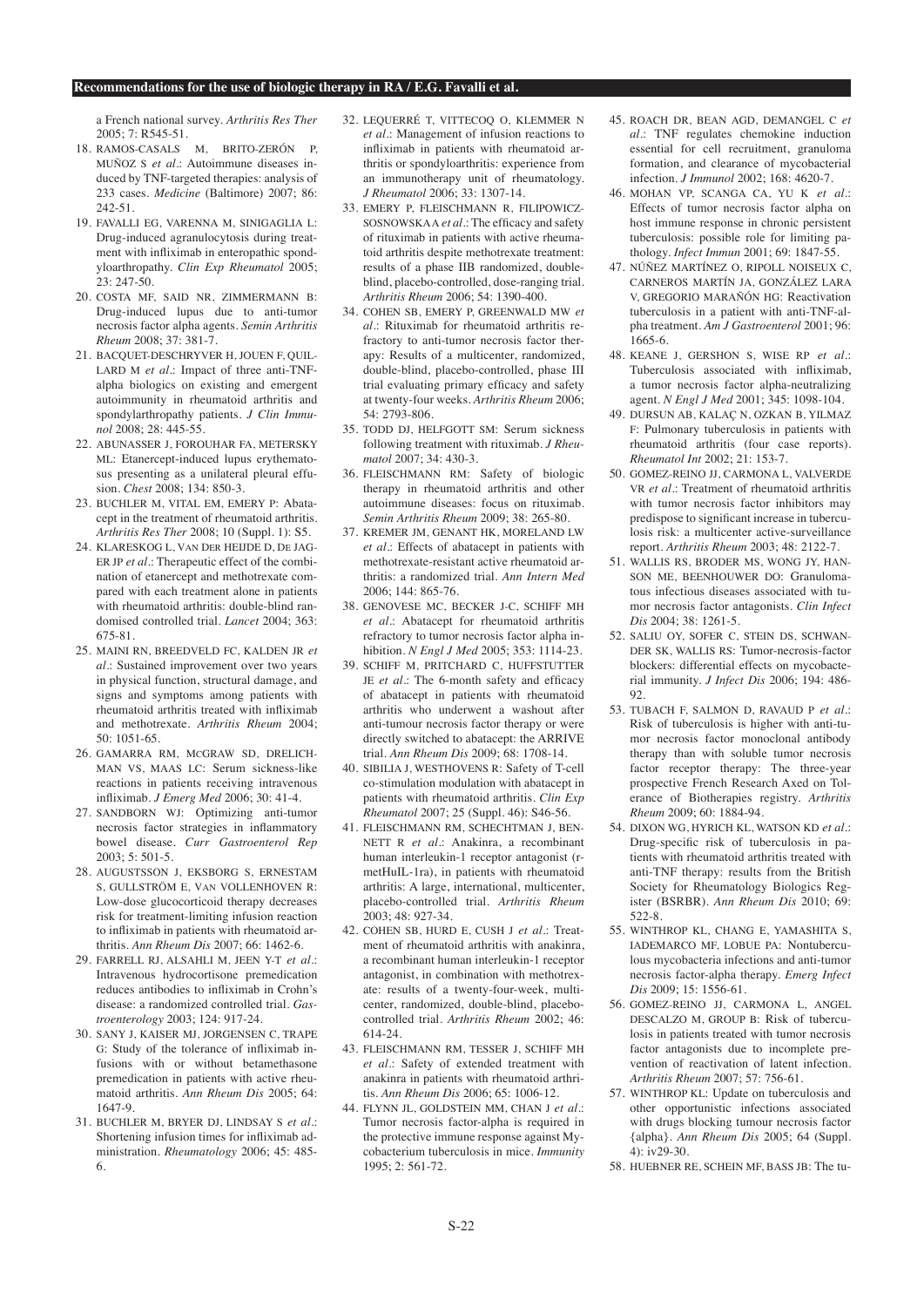berculin skin test. *Clin Infect Dis* 1993; 17: 968-75.

- 59. JASMER RM, NAHID P, HOPEWELL PC: Clinical practice. Latent tuberculosis infection. *N Engl J Med* 2002; 347: 1860-6.
- 60. MORI T, SAKATANI M, YAMAGISHI F *et al.*: Specific detection of tuberculosis infection: an interferon-gamma-based assay using new antigens. *Am J Respir Crit Care Med* 2004; 170: 59-64.
- 61. LALVANI A: Diagnosing tuberculosis infection in the 21st century: new tools to tackle an old enemy. *Chest* 2007; 131: 1898-906.
- 62. PAI M, RILEY LW, COLFORD JM: Interferongamma assays in the immunodiagnosis of tuberculosis: a systematic review. *Lancet Infect Dis* 2004; 4: 761-76.
- 63. LALVANI A, MILLINGTON KA: Screening for tuberculosis infection prior to initiation of anti-TNF therapy. *Autoimmunity Reviews* 2008; 8: 147-52.
- 64. MURAKAMI S, TAKENO M, KIRINO Y *et al.*: Screening of tuberculosis by interferongamma assay before biologic therapy for rheumatoid arthritis. *Tuberculosis* (Edinb)  $2009 \cdot 89 \cdot 136 - 41$
- 65. BEHAR SM, SHIN DS, MAIER A *et al.*: Use of the T-SPOT.TB assay to detect latent tuberculosis infection among rheumatic disease patients on immunosuppressive therapy. *J Rheumatol* 2009; 36: 546-51.
- 66. LAFFITTE E, JANSSENS JP, ROUX-LOMBARD P *et al.*: Tuberculosis screening in patients with psoriasis before antitumour necrosis factor therapy: comparison of an interferongamma release assay vs. tuberculin skin test. *Br J Dermatol* 2009; 161: 797-800.
- 67. CARMONA L, GÓMEZ-REINO JJ, RODRÍGU-EZ-VALVERDE V *et al.*: Effectiveness of recommendations to prevent reactivation of latent tuberculosis infection in patients treated with tumor necrosis factor antagonists. *Arthritis Rheum* 2005; 52: 1766-72.
- 68. FUCHS I, AVNON L, FREUD T, ABU-SHAKRA M: Repeated tuberculin skin testing following therapy with TNF-alpha inhibitors. *Clin Rheumatol* 2009; 28: 167-72.
- 69. DENIS B, LEFORT A, FLIPO RM *et al.*: Longterm follow-up of patients with tuberculosis as a complication of tumour necrosis factor (TNF)-alpha antagonist therapy: safe reinitiation of TNF-alpha blockers after appropriate anti-tuberculous treatment. *Clin Microbiol Infect* 2008; 14: 183-6.
- 70. LIPSKY PE, VAN DER HEIJDE DM, ST CLAIR EW *et al.*: Infliximab and methotrexate in the treatment of rheumatoid arthritis. Anti-Tumor Necrosis Factor Trial in Rheumatoid Arthritis with Concomitant Therapy Study Group. *N Engl J Med* 2000; 343: 1594-602.
- 71. WEINBLATT ME, COMBE B, COVUCCI A *et al.*: Safety of the selective costimulation modulator abatacept in rheumatoid arthritis patients receiving background biologic and nonbiologic disease-modifying antirheumatic drugs: A one-year randomized, placebo-controlled study. *Arthritis Rheum* 2006; 54: 2807-16.
- 72. SLIFMAN NR, GERSHON SK, LEE J-H, ED-WARDS ET, BRAUN MM: Listeria monocytogenes infection as a complication of treatment with tumor necrosis factor alpha-neu-

tralizing agents. *Arthritis Rheum* 2003; 48: 319-24.

- 73. BERGSTROM L, YOCUM DE, AMPEL NM *et al.*: Increased risk of coccidioidomycosis in patients treated with tumor necrosis factor alpha antagonists. *Arthritis Rheum* 2004; 50: 1959-66.
- 74. LEE J-H, SLIFMAN NR, GERSHON SK *et al.*: Life-threatening histoplasmosis complicating immunotherapy with tumor necrosis factor alpha antagonists infliximab and etanercept. *Arthritis Rheum* 2002; 46: 2565-70.
- 75. JAIN VV, EVANS T, PETERSON MW: Reactivation histoplasmosis after treatment with anti-tumor necrosis factor alpha in a patient from a nonendemic area. *Respir Med* 2006;  $100 \cdot 1291 - 3$
- 76. CAPORALI R, CAPRIOLI M, BOBBIO-PAL-LAVICINI F, MONTECUCCO C: DMARDS and infections in rheumatoid arthritis. Autoimmun Rev. 2008 Dec; 8: 139-43.
- 77. DORAN MF, CROWSON CS, POND GR, O'FALLON WM, GABRIEL SE: Frequency of infection in patients with rheumatoid arthritis compared with controls: a population-based study. *Arthritis Rheum* 2002; 46: 2287-93.
- 78. EMERY P, BREEDVELD FC, HALL S *et al.*: Comparison of methotrexate monotherapy with a combination of methotrexate and etanercept in active, early, moderate to severe rheumatoid arthritis (COMET): a randomised, double-blind, parallel treatment trial. *Lancet* 2008; 372: 375-82.
- 79. BREEDVELD FC, WEISMAN MH, KAVAN-AUGH AF *et al.*: The PREMIER study: A multicenter, randomized, double-blind clinical trial of combination therapy with adalimumab plus methotrexate versus methotrexate alone or adalimumab alone in patients with early, aggressive rheumatoid arthritis who had not had previous methotrexate treatment. *Arthritis Rheum* 2006; 54: 26-37.
- 80. MORELAND LW, SCHIFF MH, BAUMGART-NER SW *et al.*: Etanercept therapy in rheumatoid arthritis. A randomized, controlled trial. *Ann Intern Med* 1999; 130: 478-86.
- 81. GENOVESE MC, BATHON JM, MARTIN RW *et al.*: Etanercept versus methotrexate in patients with early rheumatoid arthritis: twoyear radiographic and clinical outcomes. *Arthritis Rheum* 2002; 46: 1443-50.
- 82. WESTHOVENS R, YOCUM D, HAN J *et al.*: The safety of infliximab, combined with background treatments, among patients with rheumatoid arthritis and various comorbidities: a large, randomized, placebo-controlled trial. *Arthritis Rheum* 2006; 54: 1075-86.
- 83. BONGARTZ T, SUTTON AJ, SWEETING MJ *et al.*: Anti-TNF antibody therapy in rheumatoid arthritis and the risk of serious infections and malignancies: systematic review and meta-analysis of rare harmful effects in randomized controlled trials. *JAMA* 2006; 295: 2275-85.
- 84. LISTING J, STRANGFELD A, KARY S *et al.*: Infections in patients with rheumatoid arthritis treated with biologic agents. *Arthritis Rheum* 2005; 52: 3403-12.
- 85. DIXON WG, WATSON KD, LUNT M *et al.*: Rates of serious infection, including sitespecific and bacterial intracellular infection,

in rheumatoid arthritis patients receiving anti-tumor necrosis factor therapy: results from the British Society for Rheumatology Biologics Register. *Arthritis Rheum* 2006; 54: 2368-76.

- 86. FAVALLI EG, DESIATI F, ATZENI F *et al.*: Serious infections during anti-TNF-alpha treatment in rheumatoid arthritis patients. *Autoimmun Rev* 2009; 8: 266-73.
- 87. WESTHOVENS R, ROBLES M, XIMENES AC *et al.*: Clinical efficacy and safety of abatacept in methotrexate-naive patients with early rheumatoid arthritis and poor prognostic factors. *Ann Rheum Dis* 2009; 68: 1870-7.
- 88. GENOVESE MC, SCHIFF MH, LUGGEN M *et al.*: Efficacy and safety of the selective costimulation modulator abatacept following 2 years of treatment in patients with rheumatoid arthritis and an inadequate response to anti-tumour necrosis factor therapy. *Ann Rheum Dis* 2008; 67: 547-54.
- 89. TORRE-CISNEROS J, DEL CASTILLO M, CAS-TÓN JJ *et al.*: Infliximab does not activate replication of lymphotropic herpesviruses in patients with refractory rheumatoid arthritis. *Rheumatology* 2005; 44: 1132-5.
- 90. COHEN CD, HORSTER S, SANDER CA, BOGNER JR: Kaposi's sarcoma associated with tumour necrosis factor alpha neutralising therapy. *Ann Rheum Dis* 2003; 62: 684.
- 91. VONKEMAN H, TEN NAPEL C, RASKER H, VAN DE LAAR M: Disseminated primary varicella infection during infliximab treatment. *J Rheumatol* 2004; 31: 2517-8.
- 92. CHOI H-J, KIM M-Y, KIM HO, PARK YM: An atypical varicella exanthem associated with the use of infliximab. *Int J Dermatol* 2006; 45: 999-1000.
- 93. HAERTER G, MANFRAS BJ, DE JONG-HESSE Y *et al.*: Cytomegalovirus retinitis in a patient treated with anti-tumor necrosis factor alpha antibody therapy for rheumatoid arthritis. *Clin Infect Dis* 2004; 39: e88-94.
- 94. STRANGFELD A, LISTING J, HERZER P *et al.*: Risk of herpes zoster in patients with rheumatoid arthritis treated with anti-TNF-alpha agents. *JAMA* 2009; 301: 737-44.
- 95. KAUR PP, CHAN VC, BERNEY SN: Successful etanercept use in an HIV-positive patient with rheumatoid arthritis. *J Clin Rheumatol* 2007; 13: 79-80.
- 96. SELLAM J, BOUVARD B, MASSON C *et al.*: Use of infliximab to treat psoriatic arthritis in HIV-positive patients. *Joint Bone Spine*  $2007 \cdot 74:197-200$ .
- 97. CEPEDA EL WILLIAMS FM, ISHIMORI ML, WEISMAN MH, REVEILLE JD: The use of anti-tumour necrosis factor therapy in HIVpositive individuals with rheumatic disease. *Ann Rheum Dis* 2008; 67: 710-2.
- 98. CALABRESE LH, ZEIN N, VASSILOPOULOS D: Safety of antitumour necrosis factor (anti-TNF) therapy in patients with chronic viral infections: hepatitis C, hepatitis B, and HIV infection. *Ann Rheum Dis* 2004; 63 (Suppl. 2): ii18-ii24.
- 99. ROUX CH, BROCQ O, BREUIL V, ALBERT C, EULLER-ZIEGLER L: Safety of anti-TNFalpha therapy in rheumatoid arthritis and spondylarthropathies with concurrent B or C chronic hepatitis. *Rheumatology* 2006; 45: 1294-7.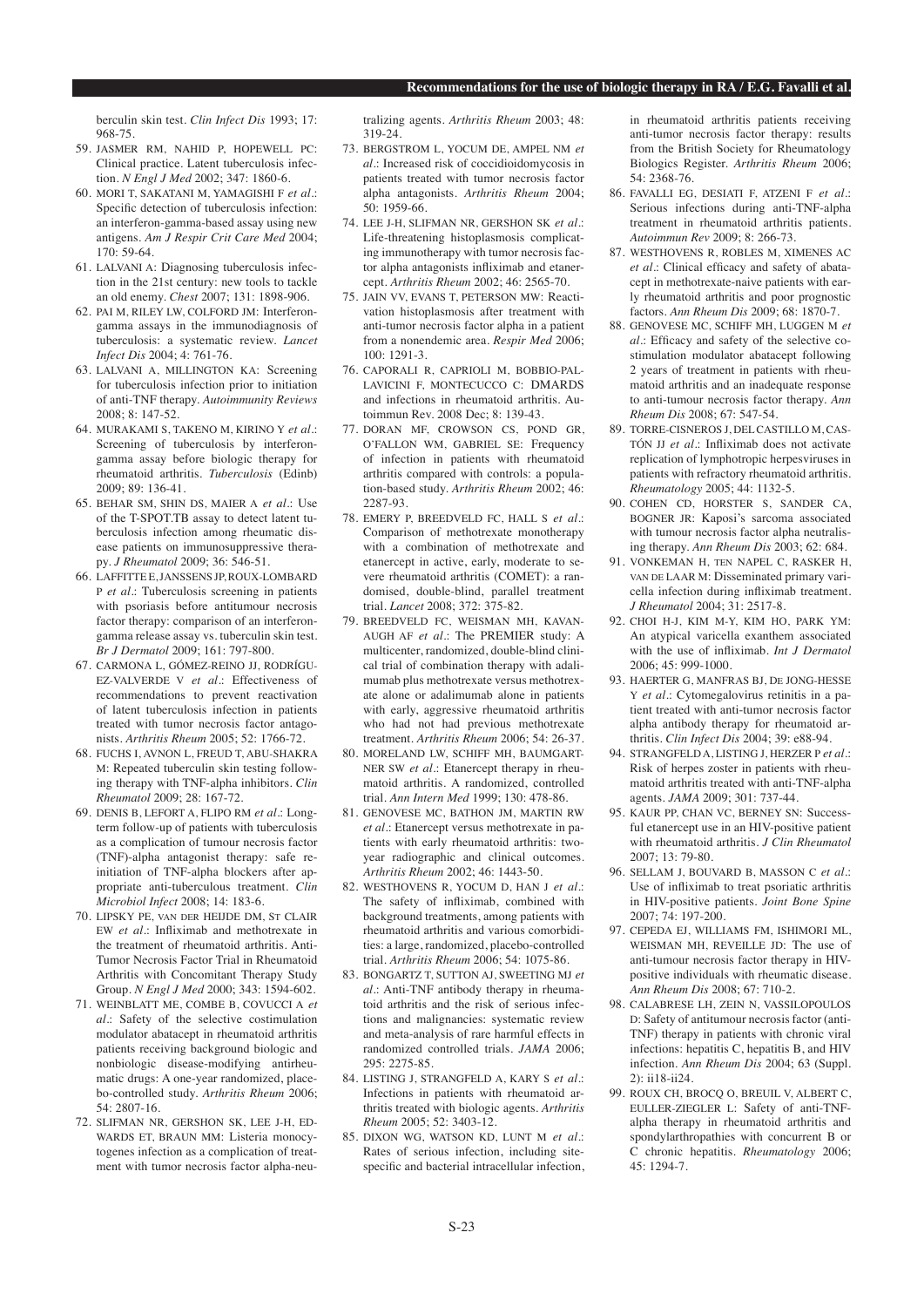- 100. ESTEVE M, LORAS C, GONZÁLEZ-HUIX F: Lamivudine resistance and exacerbation of hepatitis B in infliximab-treated Crohn's disease patient. *Inflamm Bowel Dis* 2007; 13: 1450-1.
- 101. MONTIEL PM, SOLIS JA, CHIRINOS JA *et al.*: Hepatitis B virus reactivation during therapy with etanercept in an HBsAg-negative and anti-HBs-positive patient. *Liver Int* 2008; 28: 718-20.
- 102. LI S, KAUR PP, CHAN V, BERNEY S: Use of tumor necrosis factor-alpha (TNF-alpha) antagonists infliximab, etanercept, and adalimumab in patients with concurrent rheumatoid arthritis and hepatitis B or hepatitis C: a retrospective record review of 11 patients. *Clin Rheumatol* 2009; 28: 787-91.
- 103. CAPORALI R, BOBBIO-PALLAVICINI F, ATZENI F *et al.*: Safety of tumor necrosis factor alpha blockers in hepatitis B virus occult carriers (hepatitis B surface antigen negative/anti-hepatitis B core antigen positive) with rheumatic diseases. *Arthritis Care Res* (Hoboken). 2010; 62: 749-54.
- 104. PETERSON JR, HSU FC, SIMKIN PA, WENER MH: Effect of tumour necrosis factor alpha antagonists on serum transaminases and viraemia in patients with rheumatoid arthritis and chronic hepatitis C infection. *Ann Rheum Dis* 2003; 62: 1078-82.
- 105. DE SIMONE C, PARADISI A, CAPIZZI R *et al.*: Etanercept therapy in two patients with psoriasis and concomitant hepatitis C. *J Am Acad Dermatol* 2006; 54: 1102-4.
- 106. FERRI C, FERRACCIOLI G, FERRARI D *et al.*: Safety of anti-tumor necrosis factor-alpha therapy in patients with rheumatoid arthritis and chronic hepatitis C virus infection. *J Rheumatol* 2008; 35: 1944-9.
- 107. ZEIN NN, GROUP ES: Etanercept as an adjuvant to interferon and ribavirin in treatmentnaive patients with chronic hepatitis C virus infection: a phase 2 randomized, doubleblind, placebo-controlled study. *J Hepatol*  $2005:42:315-22$
- 108. KHALED Y, HANBALI A: Hepatitis B virus reactivation in a case of Waldenstrom's macroglobulinemia treated with chemotherapy and rituximab despite adefovir prophylaxis. *Am. J. Hematol.* 2007; 82: 688.
- 109. ENNISHI D, TERUI Y, YOKOYAMA M *et al.*: Monitoring serum hepatitis C virus (HCV) RNA in patients with HCV-infected CD20 positive B-cell lymphoma undergoing rituximab combination chemotherapy. *Am J Hematol* 2008; 83: 59-62.
- 110. GARCIA-RODRIGUEZ MJ, CANALES MA, HERNANDEZ-MARAVER D, HERNANDEZ-NAVARRO F: Late reactivation of resolved hepatitis B virus infection: an increasing complication post rituximab-based regimens treatment? *Am J Hematol* 2008; 83: 673-5.
- 111. RODRÍGUEZ-ESCALERA C, FERNÁNDEZ-NEBRO A: The use of rituximab to treat a patient with ankylosing spondylitis and hepatitis B. *Rheumatology* 2008; 47: 1732-3.
- 112. HANBALI A, KHALED Y: Incidence of hepatitis B reactivation following Rituximab therapy. *Am J Hematol* 2009; 84: 195.
- 113. RAMOS-CASALS M, BRITO-ZERÓN P, MUÑOZ S, SOTO M-J, GROUP BS: A systematic review of the off-label use of biological

therapies in systemic autoimmune diseases. *Medicine* (Baltimore) 2008; 87: 345-64.

- 114. DE VITA S, QUARTUCCIO L, FABRIS M: Rituximab in mixed cryoglobulinemia: increased experience and perspectives. *Dig Liver Dis* 2007; 39 (Suppl. 1): S122-8.
- 115. ROCCATELLO D, BALDOVINO S, ROSSI D *et al.*: Rituximab as a therapeutic tool in severe mixed cryoglobulinemia. *Clin Rev Allergy Immunol* 2008; 34: 111-7.
- 116. PETRARCA A, RIGACCI L, CAINI P *et al.*: Safety and efficacy of rituximab in patients with hepatitis C virus-related mixed cryoglobulinemia and severe liver disease. *Blood* 2010; 116: 335-42.
- 117. MARZANO A, ANGELUCCI E, ANDREONE P *et al.*: Prophylaxis and treatment of hepatitis B in immunocompromised patients. *Dig Liver Dis* 2007; 39: 397-408.
- 118. BENUCCI M, MANFREDI M, MECOCCI L: Effect of etanercept plus lamivudine in a patient with rheumatoid arthritis and viral hepatitis B. *J Clin Rheumatol* 2008; 14: 245-6.
- 119. ZINGARELLI S, AIRÒ P, FRASSI M *et al.*: Prophylaxis and therapy of HBV infection in 20 patients treated with disease modifying antirheumatic drugs or with biological agents for rheumatic diseases. *Reumatismo* 2008; 60: 22-7.
- 120. HE Y-F, LI Y-H, WANG F-H *et al.*: The effectiveness of lamivudine in preventing hepatitis B viral reactivation in rituximab-containing regimen for lymphoma. *Ann Hematol* 2008; 87: 481-5.
- 121. TAKAHASHI T, KOIKE T, HASHIMOTO S *et al.*: A case of lamivudine-sensitive de novo acute hepatitis B induced by rituximab with the CHOP regimen for diffuse large B cell lymphoma. *Hepatology international* 2009; 3: 316-22.
- 122. KAPETANOVIC MC, SAXNE T, SJÖHOLM A *et al.*: Influence of methotrexate, TNF blockers and prednisolone on antibody responses to pneumococcal polysaccharide vaccine in patients with rheumatoid arthritis. *Rheumatology* 2006; 45: 106-11.
- 123. ELKAYAM O, CASPI D, REITBLATT T, CHARBONEAU D, RUBINS JB: The effect of tumor necrosis factor blockade on the response to pneumococcal vaccination in patients with rheumatoid arthritis and ankylosing spondylitis. *Semin Arthritis Rheum* 2004; 33: 283-8.
- 124. MEASE PJ, RITCHLIN CT, MARTIN RW *et al.*: Pneumococcal vaccine response in psoriatic arthritis patients during treatment with etanercept. *J Rheumatol* 2004; 31: 1356-61.
- 125. WRIGHT SA, TAGGART AJ: Pneumococcal vaccination for RA patients on TNF-alpha antagonists. *Rheumatology* 2004; 43: 523.
- 126. VISVANATHAN S, KEENAN GF, BAKER DG, LEVINSON AI, WAGNER CL: Response to pneumococcal vaccine in patients with early rheumatoid arthritis receiving infliximab plus methotrexate or methotrexate alone. *J Rheumatol* 2007; 34: 952-7.
- 127. KAINE JL, KIVITZ AJ, BIRBARA C, LUO AY: Immune responses following administration of influenza and pneumococcal vaccines to patients with rheumatoid arthritis receiving adalimumab. *J Rheumatol* 2007; 34: 272-9.
- 128. KAPETANOVIC MC, SAXNE T, NILSSON J-A,

GEBOREK P: Influenza vaccination as model for testing immune modulation induced by anti-TNF and methotrexate therapy in rheumatoid arthritis patients. *Rheumatology* 2007; 46: 608-11.

- 129. GELINCK LBS, VAN DER BIJL AE, BEYER WEP et al.: The effect of anti-tumour necrosis factor alpha treatment on the antibody response to influenza vaccination. *Ann Rheum Dis* 2008; 67: 713-6.
- 130. FOMIN I, CASPI D, LEVY V *et al.*: Vaccination against influenza in rheumatoid arthritis: the effect of disease modifying drugs, including TNF alpha blockers. *Ann Rheum Dis* 2006; 65: 191-4.
- 131. BORTE S, LIEBERT UG, BORTE M, SACK U: Efficacy of measles, mumps and rubella revaccination in children with juvenile idiopathic arthritis treated with methotrexate and etanercept. *Rheumatology* 2009; 48: 144-8.
- 132. ELKAYAM O, BASHKIN A, MANDELBOIM M *et al.*: The Effect of Infliximab and Timing of Vaccination on the Humoral Response to Influenza Vaccination in Patients with Rheumatoid Arthritis and Ankylosing Spondylitis. *Semin Arthritis Rheum* 2009.
- 133. GELINCK LBS, TENG YKO, RIMMELZWAAN GF *et al.*: Poor serological responses upon influenza vaccination in patients with rheumatoid arthritis treated with rituximab. *Ann Rheum Dis* 2007; 66: 1402-3.
- 134. OREN S, MANDELBOIM M, BRAUN-MOSCO-VICI Y *et al.*: Vaccination against influenza in patients with rheumatoid arthritis: the effect of rituximab on the humoral response. *Ann Rheum Dis* 2008; 67: 937-41.
- 135. TAY L, LEON F, VRATSANOS G, RAYMOND R, CORBO M: Vaccination response to tetanus toxoid and 23-valent pneumococcal vaccines following administration of a single dose of abatacept: a randomized, openlabel, parallel group study in healthy subjects. *Arthritis Res Ther* 2007; 9: R38.
- 136. BONGARTZ T, WARREN FC, MINES D *et al.*: Etanercept therapy in rheumatoid arthritis and the risk of malignancies: a systematic review and individual patient data metaanalysis of randomised controlled trials. *Ann Rheum Dis* 2009; 68: 1177-83.
- 137. WOLFE F, MICHAUD K: Biologic treatment of rheumatoid arthritis and the risk of malignancy: analyses from a large US observational study. *Arthritis Rheum* 2007; 56: 2886-95.
- 138. GEBOREK P, BLADSTRÖM A, TURESSON C *et al.*: Tumour necrosis factor blockers do not increase overall tumour risk in patients with rheumatoid arthritis, but may be associated with an increased risk of lymphomas. *Ann Rheum Dis* 2005; 64: 699-703.
- 139. SETOGUCHI S, SOLOMON DH, WEINBLATT ME *et al.*: Tumor necrosis factor alpha antagonist use and cancer in patients with rheumatoid arthritis. *Arthritis Rheum* 2006; 54: 2757-64.
- 140. FRANKLIN J, LUNT M, BUNN D, SYMMONS D, SILMAN A: Incidence of lymphoma in a large primary care derived cohort of cases of inflammatory polyarthritis. *Ann Rheum Dis* 2006; 65: 617-22.
- 141. BAECKLUND E, ILIADOU A, ASKLING J *et al.*: Association of chronic inflammation,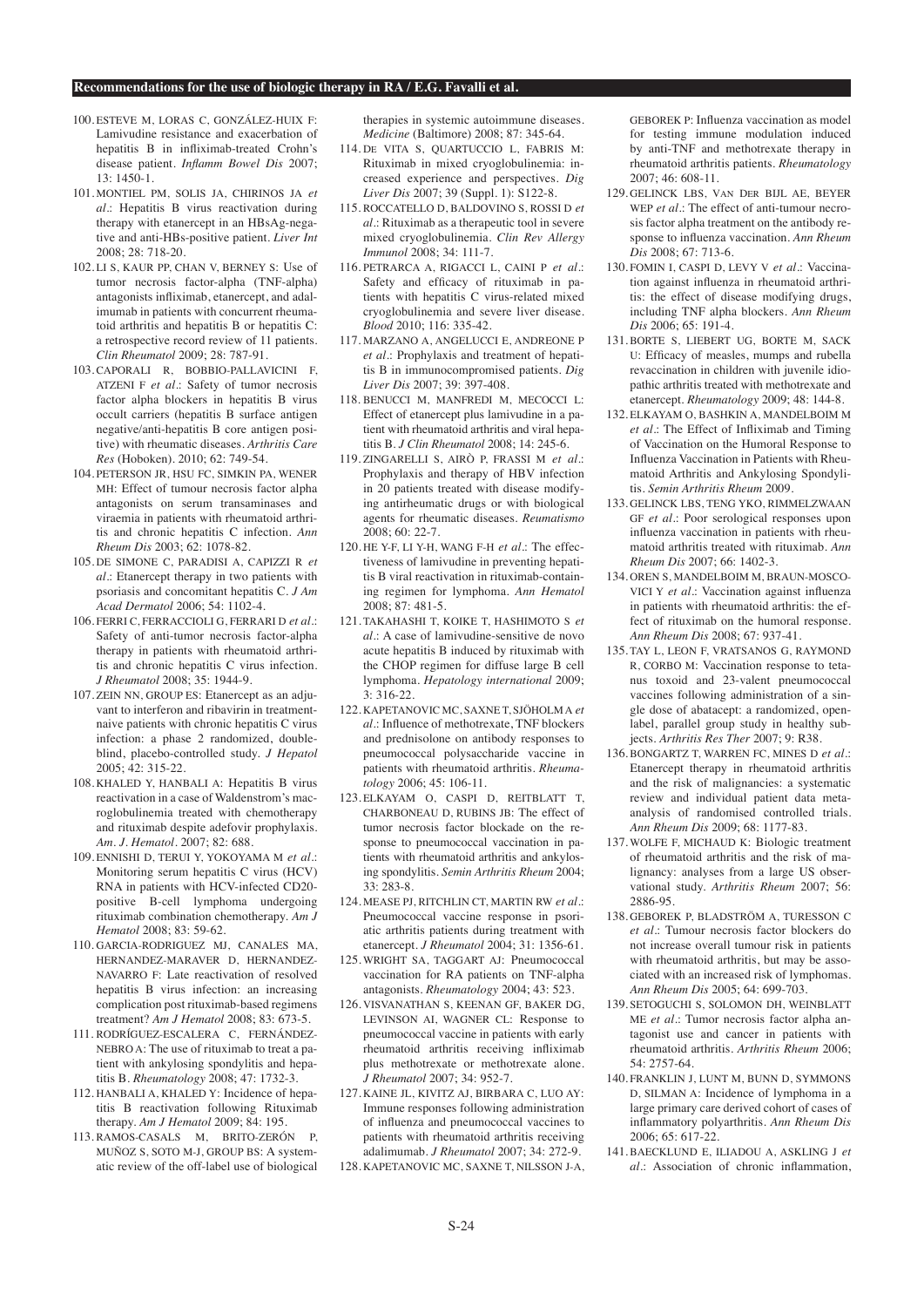not its treatment, with increased lymphoma risk in rheumatoid arthritis. *Arthritis Rheum* 2006; 54: 692-701.

- 142. WEINBLATT ME, KEYSTONE EC, FURST DE *et al.*: Long term efficacy and safety of adalimumab plus methotrexate in patients with rheumatoid arthritis: ARMADA 4 year extended study. *Ann Rheum Dis* 2006; 65: 753-9.
- 143. VAN DER HEIJDE D, KLARESKOG L, ROD-RIGUEZ-VALVERDE V *et al.*: Comparison of etanercept and methotrexate, alone and combined, in the treatment of rheumatoid arthritis: two-year clinical and radiographic results from the TEMPO study, a doubleblind, randomized trial. *Arthritis Rheum* 2006; 54: 1063-74.
- 144. ASKLING J, BAECKLUND E, GRANATH F *et al.*: Anti-tumour necrosis factor therapy in rheumatoid arthritis and risk of malignant lymphomas: relative risks and time trends in the Swedish Biologics Register. *Ann Rheum Dis* 2009; 68: 648-53.
- 145. WOLFE F, MICHAUD K: The effect of methotrexate and anti-tumor necrosis factor therapy on the risk of lymphoma in rheumatoid arthritis in 19,562 patients during 89,710 person-years of observation. *Arthritis Rheum* 2007; 56: 1433-9.
- 146. ASKLING J, FORED CM, BRANDT L *et al.*: Risks of solid cancers in patients with rheumatoid arthritis and after treatment with tumour necrosis factor antagonists. *Ann Rheum Dis* 2005; 64: 1421-6.
- 147. KURUVILLA J, LEITCH HA, VICKARS LM *et al.*: Aplastic anemia following administration of a tumor necrosis factor-alpha inhibitor. *Eur J Haematol* 2003; 71: 396-8.
- 148. MARCHESONI A, ARREGHINI M, PANNI B, BATTAFARANO N, UZIEL L: Life-threatening reversible bone marrow toxicity in a rheumatoid arthritis patient switched from leflunomide to infliximab. *Rheumatology* 2003; 42: 193-4.
- 149. VIDAL F, FONTOVA R, RICHART C: Severe neutropenia and thrombocytopenia associated with infliximab. *Ann Intern Med* 2003; 139: W-W63.
- 150. THEODORIDOU A, KARTSIOS C, YIANNAKI E, MARKALA D, SETTAS L: Reversible Tlarge granular lymphocyte expansion and neutropenia associated with adalimumab therapy. *Rheumatol Int* 2006; 27: 201-2.
- 151. MONTANÉ E, SALLÉS M, BARRIOCANAL A *et al.*: Antitumor necrosis factor-induced neutropenia: a case report with double positive rechallenges. *Clin Rheumatol* 2007; 26: 1527-9.
- 152. OTTAVIANI S, CERF-PAYRASTRE I, KEMICHE F, PERTUISET E: Adalimumab-induced neutropenia in a patient with rheumatoid arthritis. *Joint Bone Spine* 2009; 76: 312-3.
- 153. MANN DL, MCMURRAY JJV, PACKER M *et al.*: Targeted anticytokine therapy in patients with chronic heart failure: results of the Randomized Etanercept Worldwide Evaluation (RENEWAL). *Circulation* 2004; 109: 1594-602.
- 154. CHUNG ES, PACKER M, LO KH *et al.*: Randomized, double-blind, placebo-controlled, pilot trial of infliximab, a chimeric monoclonal antibody to tumor necrosis

factor-alpha, in patients with moderate-tosevere heart failure: results of the anti-TNF Therapy Against Congestive Heart Failure (ATTACH) trial. *Circulation* 2003; 107: 3133-40.

- 155. WOLFE F, MICHAUD K: Heart failure in rheumatoid arthritis: rates, predictors, and the effect of anti-tumor necrosis factor therapy. *Am J Med* 2004; 116: 305-11.
- 156. COLE J, BUSTI A, KAZI S: The incidence of new onset congestive heart failure and heart failure exacerbation in Veteran's Affairs patients receiving tumor necrosis factor alpha antagonists. *Rheumatol Int* 2007; 27: 369-73.
- 157. CURTIS JR, KRAMER JM, MARTIN C *et al.*: Heart failure among younger rheumatoid arthritis and Crohn's patients exposed to TNFalpha antagonists. *Rheumatology* (Oxford) 2007; 46: 1688-93.
- 158. JACOBSSON LTH, TURESSON C, GÜLFE A *et al.*: Treatment with tumor necrosis factor blockers is associated with a lower incidence of first cardiovascular events in patients with rheumatoid arthritis. *J Rheumatol* 2005; 32: 1213-8.
- 159. DIXON WG, WATSON KD, LUNT M *et al.*: Reduction in the incidence of myocardial infarction in patients with rheumatoid arthritis who respond to anti-tumor necrosis factor alpha therapy: results from the British Society for Rheumatology Biologics Register. *Arthritis Rheum* 2007; 56: 2905-12.
- 160. LISTING J, STRANGFELD A, KEKOW J *et al.*: Does tumor necrosis factor alpha inhibition promote or prevent heart failure in patients with rheumatoid arthritis? *Arthritis Rheum* 2008; 58: 667-77.
- 161. SOKOLOVE J, STRAND V, GREENBERG JD *et al.*: Risk of elevated liver enzymes associated with TNF inhibitor utilisation in patients with rheumatoid arthritis. *Ann Rheum Dis* 2010; 69: 1612-7.
- 162. LEE H-H, SONG I-H, FRIEDRICH M *et al.*: Cutaneous side-effects in patients with rheumatic diseases during application of tumour necrosis factor-alpha antagonists. *Br J Dermatol* 2007; 156: 486-91.
- 163. DAVAINE AC, SARAUX A, PRIGENT S *et al.*: Cutaneous events during treatment of chronic inflammatory joint disorders with anti-tumour necrosis factor alpha: a cross-sectional study. *J Eur Acad Dermatol Venereol* 2008; 22: 1471-7.
- 164. EXARCHOU S, VOULGARI P, MARKATSELI T, ZIOGA A, DROSOS A: Immune-mediated skin lesions in patients treated with anti-tumour necrosis factor alpha inhibitors. *Scand J Rehabil Med* 2009: 1-4.
- 165. DEREURE O, GUILLOT B, JORGENSEN C *et al.*: Psoriatic lesions induced by antitumour necrosis factor-alpha treatment: two cases. *Br J Dermatol* 2004; 151: 506-7.
- 166. MICHAËLSSON G, KAJERMO U, MICHAËLS-SON A, HAGFORSEN E: Infliximab can precipitate as well as worsen palmoplantar pustulosis: possible linkage to the expression of tumour necrosis factor-alpha in the normal palmar eccrine sweat duct? *Br J Dermatol* 2005; 153: 1243-4.
- 167. SFIKAKIS PP, ILIOPOULOS A, ELEZOGLOU A, KITTAS C, STRATIGOS A: Psoriasis in-

duced by anti-tumor necrosis factor therapy: a paradoxical adverse reaction. *Arthritis Rheum* 2005; 52: 2513-8.

- 168. STARMANS-KOOL MJF, PEETERS HRM, HOUBEN HHML: Pustular skin lesions in patients treated with infliximab: report of two cases. *Rheumatol Int* 2005; 25: 550-2.
- 169. GONCALVES DP, LAURINDO I, SCHEIN-BERG MA: The appearance of pustular psoriasis during antitumor necrosis factor therapy. *J Clin Rheumatol* 2006; 12: 262.
- 170. MATTHEWS C, ROGERS S, FITZGERALD O: Development of new-onset psoriasis while on anti-TNFalpha treatment. *Ann Rheum Dis* 2006; 65: 1529-30.
- 171. ROUX CH, BROCQ O, LECCIA N *et al.*: New-onset psoriatic palmoplantaris pustulosis following infliximab therapy: a class effect? *J Rheumatol* 2007; 34: 434-7.
- 172. BORRÁS-BLASCO J, GRACIA-PEREZ A, NUÑEZ-CORNEJO C *et al.*: Exacerbation of psoriatic skin lesions in a patient with psoriatic arthritis receiving adalimumab. *J Clin Pharm Ther* 2008; 33: 321-5.
- 173. CUCHACOVICH R, ESPINOZA CG, VIRK Z, ESPINOZA LR: Biologic therapy (TNF-alpha antagonists)-induced psoriasis: a cytokine imbalance between TNF-alpha and IFN-alpha? *J Clin Rheumatol* 2008; 14: 353-6.
- 174. RALLIS E, KORFITIS C, STAVROPOULOU E, PAPACONSTANTIS M: Onset of palmoplantar pustular psoriasis while on adalimumab for psoriatic arthritis: A 'class effect' of TNFalpha antagonists or simply an anti-psoriatic treatment adverse reaction? *J Dermatolog Treat* 2009: 1-3.
- 175. HARRISON MJ, DIXON WG, WATSON KD *et al.*: Rates of new-onset psoriasis in patients with rheumatoid arthritis receiving anti-tumour necrosis factor alpha therapy: results from the British Society for Rheumatology Biologics Register. *Ann Rheum Dis* 2009; 68: 209-15.
- 176. DUBOSC AE, PERROUD A-M, BAGOT M *et al.*: Cutaneous granulomas during infliximab therapy for spondyloarthropathy. *J Rheumatol* 2008; 35: 1222-3.
- 177. HU S, COHEN D, MURPHY G, MODY E, QURESHI AA: Interstitial granulomatous dermatitis in a patient with rheumatoid arthritis on etanercept. *Cutis* 2008; 81: 336-8.
- 178. KARY S, WORM M, AUDRING H *et al.*: New onset or exacerbation of psoriatic skin lesions in patients with definite rheumatoid arthritis receiving tumour necrosis factor alpha antagonists. *Ann Rheum Dis* 2006; 65:  $405 - 7$ .
- 179. COHEN JD, BOURNERIAS I, BUFFARD V *et al.*: Psoriasis induced by tumor necrosis factor-alpha antagonist therapy: a case series. *J Rheumatol* 2007; 34: 380-5.
- 180. GOIRIZ R, DAUDÉN E, PÉREZ-GALA S, GUHL G, GARCÍA-DÍEZ A: Flare and change of psoriasis morphology during the course of treatment with tumour necrosis factor blockers. *Clin Exp Dermatol* 2007; 32: 176-9.
- 181. GONZÁLEZ-LÓPEZ MA, MARTÍNEZ-TABOA-DA VM, GONZÁLEZ-VELA MC, FERNÁN-DEZ-LLACA H, VAL-BERNAL JF: New-onset psoriasis following treatment with the interleukin-1 receptor antagonist anakinra. *Br J Dermatol* 2008; 158: 1146-8.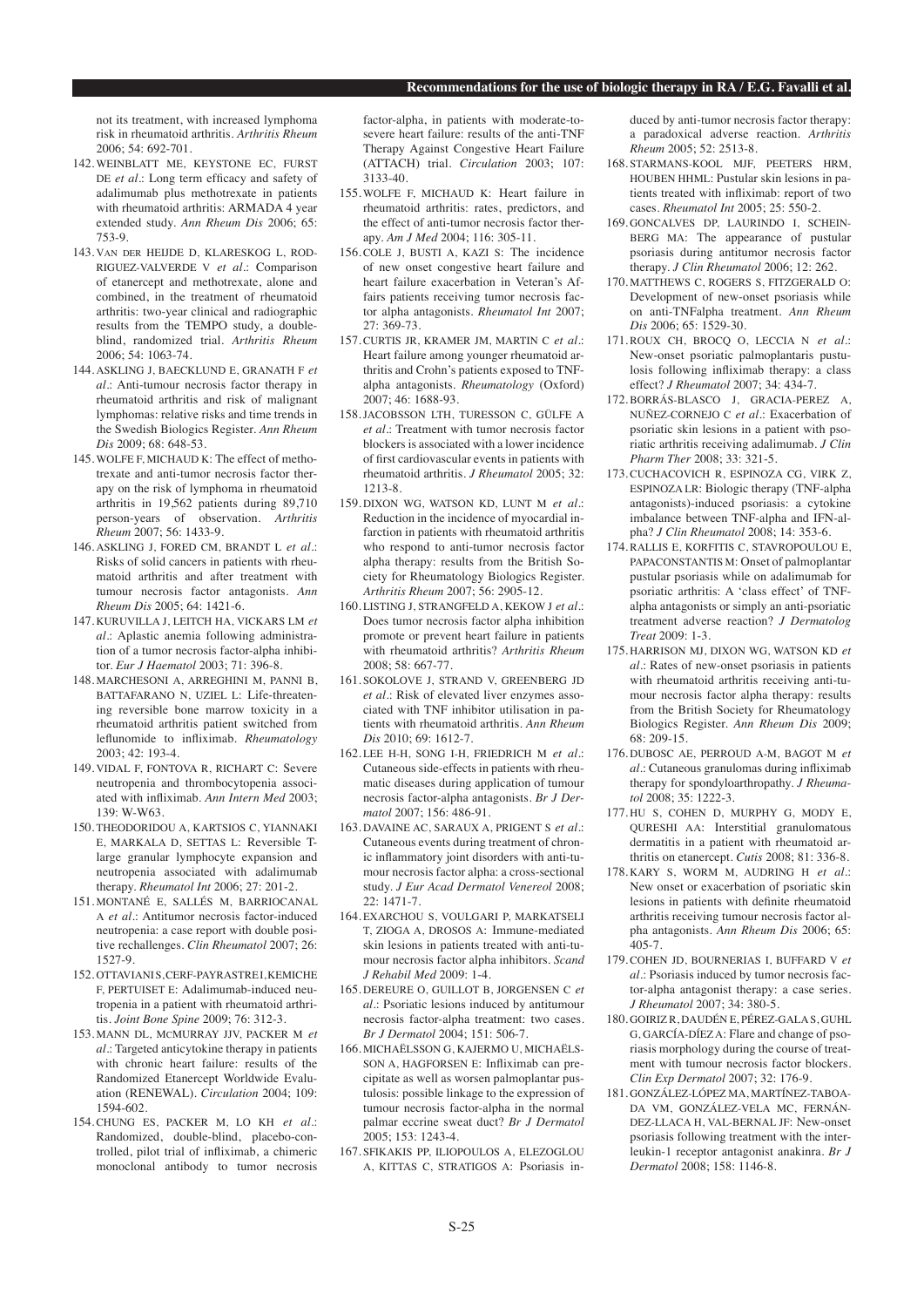- 182 MIELKE E, SCHNEIDER-OBERMEYER I DÖRNER T: Onset of psoriasis with psoriatic arthropathy during rituximab treatment of non-Hodgkin lymphoma. *Ann Rheum Dis* 2008; 67: 1056-7.
- 183. MOHAN N, EDWARDS ET, CUPPS TR *et al.*: Demyelination occurring during anti-tumor necrosis factor alpha therapy for inflammatory arthritides. *Arthritis Rheum* 2001; 44: 2862-9.
- 184. ROBINSON WH, GENOVESE MC, MORE-LAND LW: Demyelinating and neurologic events reported in association with tumor necrosis factor alpha antagonism: by what mechanisms could tumor necrosis factor alpha antagonists improve rheumatoid arthritis but exacerbate multiple sclerosis? *Arthritis Rheum* 2001; 44: 1977-83.
- 185. SICOTTE NL, VOSKUHL RR: Onset of multiple sclerosis associated with anti-TNF therapy. *Neurology* 2001; 57: 1885-8.
- 186. JARAND J, ZOCHODNE DW, MARTIN LO, VOLL C: Neurological complications of infliximab. *J Rheumatol* 2006; 33: 1018-20.
- 187. SUKAL SA, NADIMINTI L, GRANSTEIN RD: Etanercept and demyelinating disease in a patient with psoriasis. *J Am Acad Dermatol* 2006; 54: 160-4.
- 188. SHIN I-SJ, BAER AN, KWON HJ, PAPA-DOPOULOS EJ, SIEGEL JN: Guillain-Barré and Miller Fisher syndromes occurring with tumor necrosis factor alpha antagonist therapy. *Arthritis Rheum* 2006; 54: 1429-34.
- 189. KOTYLA PJ, SLIWINSKA-KOTYLA B, KU-CHARZ EJ: Treatment with infliximab may contribute to the development of peripheral neuropathy among the patients with rheumatoid arthritis. *Clin Rheumatol* 2007; 26: 1595-6.
- 190. TEKTONIDOU MG, SERELIS J, SKOPOULI FN: Peripheral neuropathy in two patients with rheumatoid arthritis receiving infliximab treatment. *Clin Rheumatol* 2007; 26: 258-60.
- 191. SINGER OC, OTTO B, STEINMETZ H, ZIE-MANN U: Acute neuropathy with multiple conduction blocks after TNF-alpha monoclonal antibody therapy. *Neurology* 2004; 63: 1754.
- 192. COCITO D, BERGAMASCO B, TAVELLA A *et al.*: Multifocal motor neuropathy during treatment with infliximab. *J Peripher Nerv Syst* 2005; 10: 386-7.
- 193. RODRIGUEZ-ESCALERA C, BELZUNEGUI J, LOPEZ-DOMINGUEZ L, GONZALEZ C, FIGUEROA M: Multifocal motor neuropathy with conduction block in a patient with rheumatoid arthritis on infliximab therapy. *Rheumatology* 2005; 44: 132-3.
- 194. BIRNBAUM J: Infliximab-associated neuropathy in RA patients--the importance of considering the diagnosis of mononeuritis multiplex. *Clin Rheumatol* 2007; 26: 281-2.
- 195. RICHETTE P, DIEUDÉ P, DAMIANO J *et al.*: Sensory neuropathy revealing necrotizing vasculitis during infliximab therapy for rheumatoid arthritis. *J Rheumatol* 2004; 31: 2079-81.
- 196. STÜBGEN J-P: Tumor necrosis factor-alpha antagonists and neuropathy. *Muscle Nerve*  $2008 \cdot 37 \cdot 281 - 92$
- 197. YOKOYAMA H, WATANABE T, MARUYAMA

D *et al.*: Progressive multifocal leukoencephalopathy in a patient with B-cell lymphoma during rituximab-containing chemotherapy: case report and review of the literature. *Int J Hematol* 2008; 88: 443-7.

- 198. HARRIS HE: Progressive multifocal leucoencephalopathy in a patient with systemic lupus erythematosus treated with rituximab. *Rheumatology* 2008; 47: 224-5.
- 199. GUILLEVIN L, MOUTHON L: Tumor necrosis factor-alpha blockade and the risk of vasculitis. *J Rheumatol* 2004; 31: 1885-7.
- 200. SAINT MARCOUX B, DE BANDT M; CRI (CLUB RHUMATISMES ET INFLAMMATION): Vasculitides induced by TNF-alpha antagonists: a study in 39 patients in France. *Joint Bone Spine* 2006; 73: 710-3.
- 201. RAMOS-CASALS M, BRITO-ZERÓN P, CUAD-RADO M-J, KHAMASHTA MA: Vasculitis induced by tumor necrosis factor-targeted therapies. *Curr Rheumatol Rep* 2008; 10: 442-8.
- 202. LIVERMORE PA, MURRAY KJ: Anti-tumour necrosis factor therapy associated with cutaneous vasculitis. *Rheumatology* 2002; 41: 1450-2.
- 203. JARRETT SJ, CUNNANE G, CONAGHAN PG *et al.*: Anti-tumor necrosis factor-alpha therapy-induced vasculitis: case series. *J Rheumatol* 2003; 30: 2287-91.
- 204. HENNUM J, NACE J, SHAMMASH E, GERT-NER E: Infliximab-associated pneumonitis in rheumatoid arthritis. *Rheumatolog*y 2006; 33: 1917-8.
- 205. OSTOR AJ, CHILVERS ER, SOMERVILLE MF *et al.*: Pulmonary complications of infliximab therapy in patients with rheumatoid arthritis. *J Rheumatol* 2006; 33: 622-8
- 206. QUINTOS-MACASA AM, QUINET R: Enbrelinduced interstitial lung disease. *South Med J* 2006; 99: 783-4.
- 207. LEON RJ, GONSALVO A, SALAS R, HIDALGO NC: Rituximab.induced acute pulmonary fibrosis. *Mayo Clin Proc* 2004; 79: 949-53.
- 208. KOIKE T, HARIGAI M, INOKUMA S *et al.*: Post-marketing surveillance of the safety and effectiveness of etanercept in Japan. *J Rheumatol* 2009; 36: 898-906.
- 209. WOLFE F, CAPLAN L, MICHAUD K: Rheumatoid rthritis treatment and the risk of severe interstitial lung disease. *Scand J Rheumatol*  2007; 36: 172-8.
- 210. WOLFE F, ZWILLICH SH: The long-term outcomes of rheumatoid arthritis: a 23-year prospective, longitudinal study of total joint replacement and its predictors in 1,600 patients with rheumatoid arthritis. *Arthritis Rheum* 1998; 41: 1072-82.
- 211. BIBBO C, GOLDBERG JW: Infectious and healing complications after elective orthopaedic foot and ankle surgery during tumor necrosis factor-alpha inhibition therapy. *Foot Ankle Int* 2004; 25: 331-5.
- 212. ROSANDICH PA, KELLEY JT, CONN DL: Perioperative management of patients with rheumatoid arthritis in the era of biologic response modifiers. *Curr Opin Rheumatol*  $2004 \cdot 16:192 - 8$ .
- 213. TALWALKAR SC, GRENNAN DM, GRAY J, JOHNSON P, HAYTON MJ: Tumour necrosis factor alpha antagonists and early postoperative complications in patients with inflam-

matory joint disease undergoing elective orthopaedic surgery. *Ann Rheum Dis* 2005; 64: 650-1.

- 214. GILES JT, BARTLETT SJ, GELBER AC *et al.*: Tumor necrosis factor inhibitor therapy and risk of serious postoperative orthopedic infection in rheumatoid arthritis. *Arthritis Rheum* 2006; 55: 333-7.
- 215. DEN BROEDER AA, CREEMERS MCW, FRANSEN J *et al.*: Risk factors for surgical site infections and other complications in elective surgery in patients with rheumatoid arthritis with special attention for anti-tumor necrosis factor: a large retrospective study. *J Rheumatol* 2007; 34: 689-95.
- 216. BURT MJ, FRIZELLE FA, BARBEZAT GO: Pregnancy and exposure to infliximab (antitumor necrosis factor-alpha monoclonal antibody). *J Gastroenterol Hepatol* 2003; 18: 465-6.
- 217. KINDER AJ, EDWARDS J, SAMANTA A, NICHOL F: Pregnancy in a rheumatoid arthritis patient on infliximab and methotrexate. *Rheumatology* 2004; 43: 1195-6.
- 218. MAHADEVAN U, KANE S, SANDBORN WJ *et al.*: Intentional infliximab use during pregnancy for induction or maintenance of remission in Crohn's disease. *Aliment Pharmacol Ther* 2005; 21: 733-8.
- 219. SHRIM A, KOREN G: Tumour necrosis factor alpha and use of infliximab. Safety during pregnancy. *Can Fam Physician* 2005; 51: 667-8.
- 220. VESGA L, TERDIMAN JP, MAHADEVAN U: Adalimumab use in pregnancy. *Gut* 2005; 54: 890.
- 221. TURSI A: Effect of intentional infliximab use throughout pregnancy in inducing and maintaining remission in Crohn's disease. *Dig Liver Dis* 2006; 38: 439-40.
- 222. ROUX CH, BROCQ O, BREUIL V, ALBERT C, EULLER-ZIEGLER L: Pregnancy in rheumatology patients exposed to anti-tumour necrosis factor (TNF)-alpha therapy. *Rheumatology* 2007; 46: 695-8.
- 223. SKOMSVOLL JF, WALLENIUS M, KOKSVIK HS *et al.*: Drug insight: Anti-tumor necrosis factor therapy for inflammatory arthropathies during reproduction, pregnancy and lactation. *Nat Clin Pract Rheumatol* 2007; 3: 156-64.
- 224. NEROME Y, IMANAKA H, NONAKA Y *et al.*: A case of planned pregnancy with an interruption in infliximab administration in a 27-year-old female patient with rheumatoid-factor-positive polyarthritis juvenile idiopathic arthritis which improved after restarting infliximab and methotrexate. *Mod Rheumatol* 2008; 18: 189-92.
- 225. BERTHELOT J-M, BANDT MD, GOUPILLE P *et al.*: Exposition to anti-TNF drugs during pregnancy: Outcome of 15 cases and review of the literature. *Joint Bone Spine* 2009; 76: 28-34.
- 226. CARTER JD, LADHANI A, RICCA LR, VALE-RIANO J, VASEY FB: A safety assessment of tumor necrosis factor antagonists during pregnancy: a review of the Food and Drug Administration database. *J Rheumatol* 2009; 36: 635-41.
- 227. ØSTENSEN M, LOCKSHIN M, DORIA A *et al.*: Update on safety during pregnancy of bio-